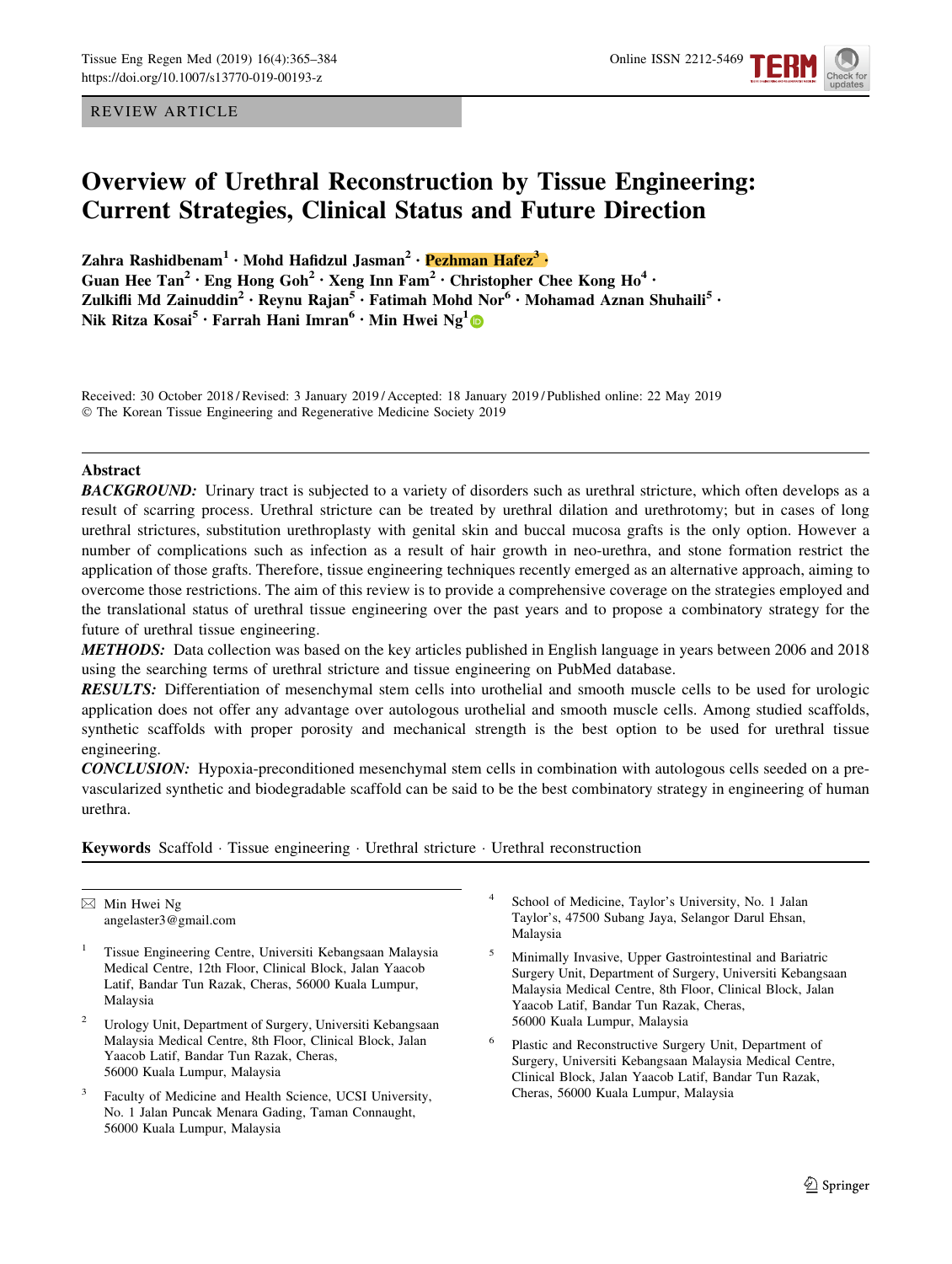# 1 Introduction

Lower urinary tract, which has the responsibility of urine storage and evacuation, consists of urinary bladder, urethra and urinary sphincters. In addition, the male urethra, is also responsible for carrying sperm from the verumontanum to the external urethral orifice [[1\]](#page-17-0). Both, the bladder and urethra are composed of two main functional tissues including urothelium layer and smooth muscle coat. Even though urine is highly concentrated with waste products, the specialized impermeable urothelium layer is able to inhibit reabsorption of toxic materials from urine [\[2](#page-17-0)].

There is a wide variety of urethral abnormalities, both congenital and acquired disorders such as hypospadias, epispadias and strictures which might necessitate extensive urethral reconstruction  $[1-3]$ . These abnormalities need to be corrected because they could cause voiding problems that lead to complications like pain, urinary tract infection and even renal damage.

Even though, currently there are more than 300 techniques available for repairing urethral stricture, complexity of the stricture condition, restricts the possible treatment options for each individual [[4\]](#page-17-0). In the case of short and non-complex urethral strictures, the defect can be simply repaired by an end-to-end anastomosis. However the complex and long urethral defects can only be repaired by incorporating a graft or a flap in the site of injury [\[5](#page-17-0)].

The current available grafts using for urethral reconstruction are autologous graft or flap from genital skin and buccal mucosa. Even though skin grafts are readily used in genitourinary reconstructive surgery, but its application still can lead to number of complications such as development of infection due to hair growth and stone formation in neourethra. Moreover, there are limitations in utilizing non-hairy skin of patients suffering from lichen sclerosis [\[1](#page-17-0), [6,](#page-17-0) [7\]](#page-17-0) since it was proven that fibroblasts of skins affected by lichen sclerosis have an increased collagen secretion activity in compare to healthy skin, which per se, can intensify urethral narrowing condition [\[8](#page-17-0)].

Tissue engineering techniques recently emerged as an alternative approach in treating short and long urethral defects aiming to resolve complications associated with conventional treatment options in urethroplasty. Therefore wide variety of cells including progenitor cells and stem cells and biomaterials such as acellular tissue matrices, and synthetic polymers have been investigated for their applicability in urethral reconstructive surgery. However, lack of a desirable engineered-tissue construct to be used as an implant for treating long urethral stricture remains a troublesome challenge in urologic studies. The aim of this review is to provide a comprehensive coverage on the strategies employed so far, the efficacy and the

translational status of urethral tissue engineering. Data collection and searching method were based on the key articles published in English language in years between 2006 and 2018 using the searching terms of urethral stricture AND tissue engineering on PubMed database. The list of articles resulted from the search and key papers related to urethral reconstruction are summarized in Table [1](#page-2-0).

## 2 Tissue engineering of urethra

Emergence of tissue engineering and regenerative medicine technologies offered a new and promising approach to compensate the shortage of autologous tissues and to eliminate complications of using common grafts [[9](#page-17-0)]. Tissue engineering basically relies upon three pillars including (i) the cells to be seeded on the scaffold of choice, (ii) the biomaterial to act as a scaffold and (iii) the environmental parameters such as growth factors like vascular endothelial growth factor and cytokines [[10](#page-17-0)]. There exist two main approaches in replacing urethra using tissue engineering techniques including the use of (i) acellular matrices and (ii) cell-seeded matrices.

## 2.1 Cell sources for engineering of urethral tissue

For engineering of urethral tissue, a wide variety of cell sources have been investigated and studied by researchers. Generally speaking two categories of cells have been used for engineering of urethral tissue namely (i) progenitor cells and (ii) stem cells.

## 2.1.1 Progenitor cells

Progenitor cells with restricted differentiation capacity such as (i) epithelial cells including autologous urothelial cells [[5\]](#page-17-0), autologous epidermal cells [[11\]](#page-17-0), autologous mesothelial cells [\[12](#page-17-0)], and autologous oral keratinocytes [\[13](#page-17-0)] and (ii) smooth muscle cells have been used as cell sources for engineering of bladder and urethra  $[1, 14]$  $[1, 14]$  $[1, 14]$  $[1, 14]$ .

The possibility of using keratinocytes and fibroblastbased living skin equivalent (LSE) for reconstructing urethral epithelium was investigated by Rogovaya et al. [\[7](#page-17-0)], by culturing rabbit keratinocytes on a LSE which was made by culturing collagen gel containing postnatal human or rabbit fibroblasts on a sponge surface. Results showed that as early as 4–7 days after transplanting keratinocyte seeded LSE on de-epithelialized urethra; all experimental rabbits were capable of unassisted urination with no evidence of developing urethral stricture or urethral narrowing. Moreover, 3 months after implantation, the urothelium in the injured site was fully restored functionally and structurally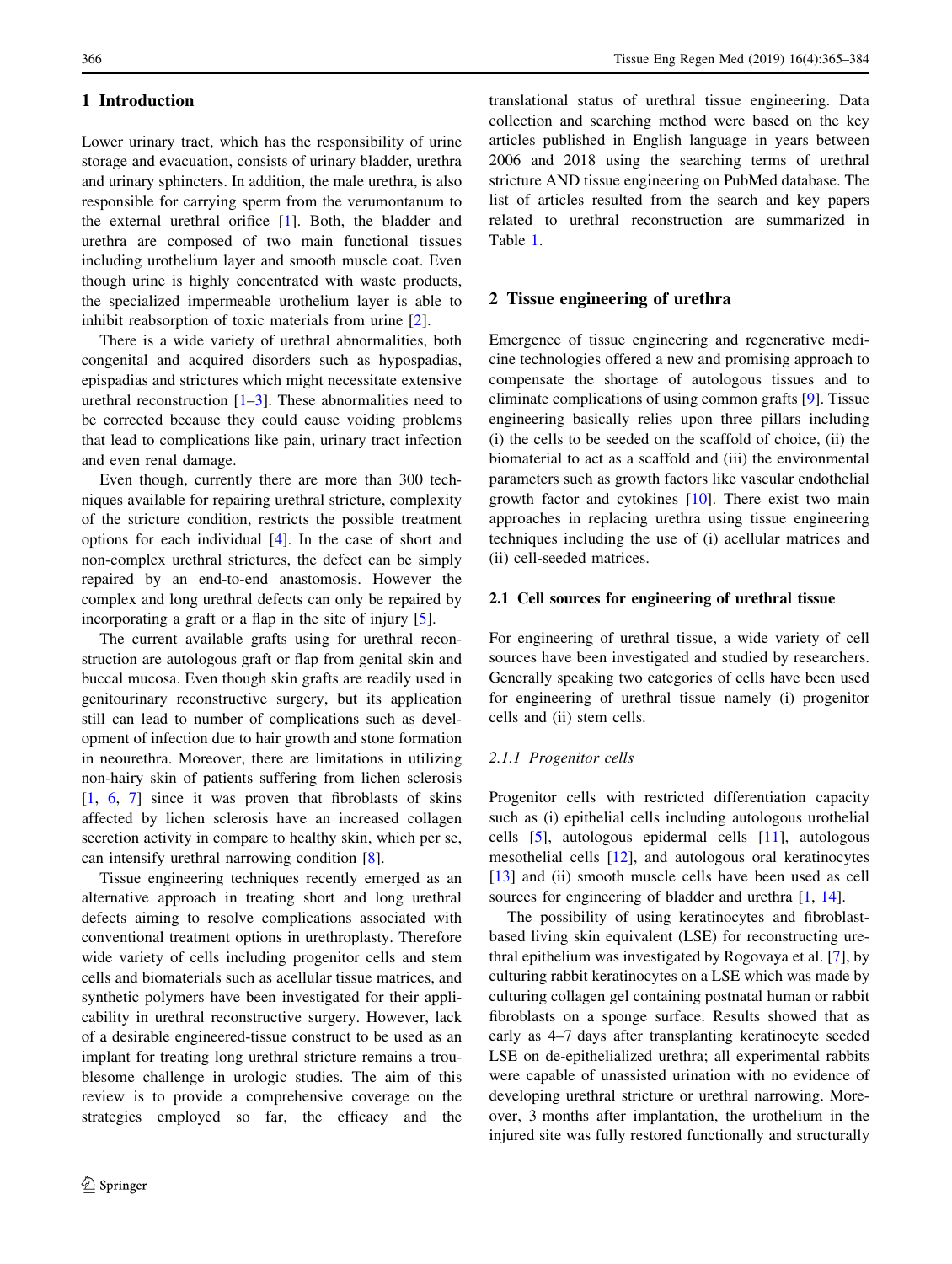<span id="page-2-0"></span>

|                                        |                                                                                                 | Table 1 The basic characteristics of included studies |                              |                                                                  |                               |                                                                                                      |                                                                                             |                          |
|----------------------------------------|-------------------------------------------------------------------------------------------------|-------------------------------------------------------|------------------------------|------------------------------------------------------------------|-------------------------------|------------------------------------------------------------------------------------------------------|---------------------------------------------------------------------------------------------|--------------------------|
| model<br>Study                         | Cell type                                                                                       | Scaffold                                              | approach<br>Surgical         | Size of implanted construct                                      | up/study<br>Follow-<br>period | Outcome measure                                                                                      | Limitations                                                                                 | Reference<br>Σó.         |
| Male New<br>Zealand<br>rabbit<br>white | epidermal cells<br>Rabbit foreskin                                                              | Rabbit BAM                                            | Tubularised                  | (length) $\times$ (width)<br>$1 \text{ cm}$<br>$1.5$ cm $\times$ | 6 months                      | Retrograde urethrogram/histology/<br>immunocytochemistry                                             | Adaptation of implanted<br>urethral environment<br>epidermal cells into<br>is quite lengthy | $\overline{\phantom{0}}$ |
| Male white<br>rabbit                   | Rabbit epidermal<br>cells                                                                       | Rabbit BSM                                            | Tubularised                  | 1.5 cm (length)                                                  | $12$ months                   | Histology/immunocytochemistry/<br>urethrography                                                      | $\overline{\phantom{a}}$                                                                    | [75]                     |
| J                                      |                                                                                                 | DF-assembled<br>scaffold                              | urothelial<br>Human<br>cells | $\overline{\phantom{a}}$                                         | 28 days                       | mechanical test/western blot<br>Histology/cell viability/                                            |                                                                                             | $\overline{[61]}$        |
| -1                                     | epithelial cells<br>Rabbit urethral                                                             | non-knitted PLLA<br>Surface-modified                  | $\overline{1}$               | I                                                                | 48h                           | Electron microscope                                                                                  |                                                                                             | [30]                     |
| -1                                     | and fibroblasts<br>keratinocytes<br>Human                                                       | PLGA                                                  | $\overline{\phantom{a}}$     | ı                                                                | 3 months                      | biodynamic analysis/MTT assay<br>electron microscope/histology/<br>Simple sterility test/scanning    |                                                                                             | [33]                     |
|                                        | urothelial cells<br>Human                                                                       | membrane/PLCL<br>Human amniotic                       |                              |                                                                  | 14 days                       | Live/dead staining/water-soluble<br>tetrazolium salts measurement/<br>immunostaining                 |                                                                                             | $\overline{51}$          |
| $\overline{\phantom{a}}$               | urothelial cells<br>Human                                                                       | Fibroblast-based<br>self-assembled<br>scaffold        | Tubularised                  | -1                                                               | 14 days                       | real-time PCR analysis, electron<br>microscopy, permeation studies<br>Histology/immunofluorescence,  |                                                                                             | [66]                     |
| Rabbit                                 | smooth muscle<br>Rabbit corporal<br>keratinocytes<br>cells and<br>lingual                       | Porcine acellular<br>spongiosum<br>matrices<br>corpus | $\overline{1}$               | $\overline{\phantom{a}}$                                         | 6 months                      | Retrograde urethrography/<br>histochemical analysis                                                  | $\overline{\phantom{a}}$                                                                    | [37]                     |
| $\begin{array}{c} \end{array}$         | urothelial cells<br>(HUCs)<br>Human                                                             | Fibroblast-based<br>self assembled<br>scaffold        | bularised<br>Ē               | $\begin{array}{c} \end{array}$                                   | 14 days                       | real-time PCR analysis, electron<br>microscopy, permeation studies<br>Histology, immunofluorescence, |                                                                                             | [66]                     |
| Mongrel<br>Female<br>$\rm{do}g$        | epithelial cells<br>muscle cells<br>and smooth<br>Dog urethral                                  | Dog ABM                                               | Tubularised                  | 3.0 cm (length)                                                  | 11 months                     | histopathological examination<br>Retrograde urethrography/                                           | Small number of dogs<br>rather than rabbit as<br>included/use of dog<br>study model         | [74]                     |
| Male New<br>Zealand<br>rabbi           | Smooth muscle<br>cells                                                                          | <b>BSM</b>                                            | Onlay                        | $0.5$ cm $\times$ 3.5 cm<br>patch                                | 3 months                      | immunochemical analysis<br>Urethroscope/histological/                                                |                                                                                             | [45]                     |
|                                        | keratinocytes<br>and TGF- $\beta1$<br>transfected<br>fibroblasts<br>Rabbit oral<br><b>SiRNA</b> | <b>BAMG</b>                                           | $\overline{\phantom{a}}$     |                                                                  | $7 \ \mathrm{days}$           | Enzyme-linked immunosorbent<br>electron microscope assay<br>assay/histology/scanning                 |                                                                                             | [72]                     |

 $2$  Springer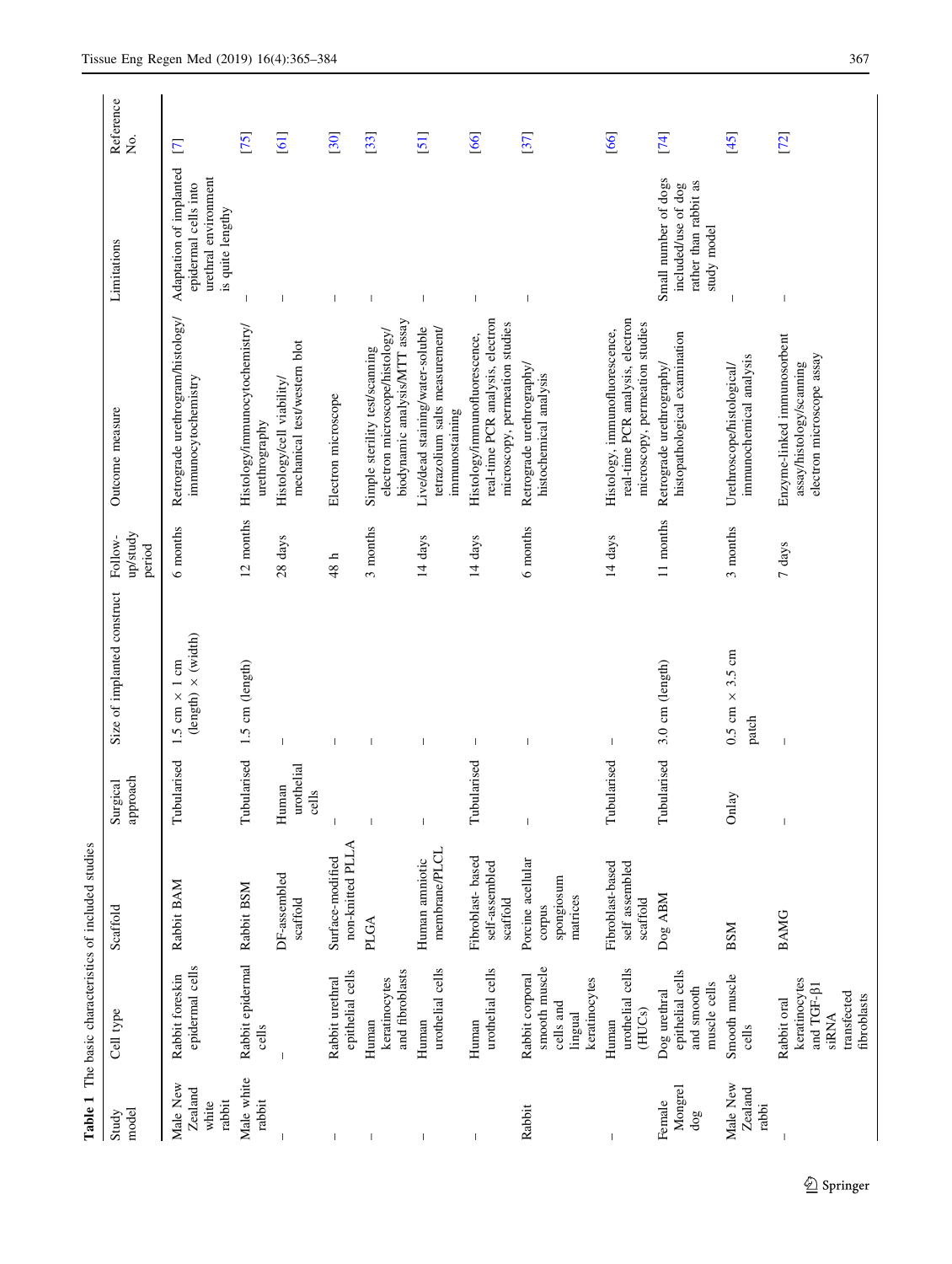| Table 1 continued              |                                                                      |                                                                           |                                |                                                                     |                               |                                                                                                                        |                                                                                                                                                                                                                                                                         |                          |
|--------------------------------|----------------------------------------------------------------------|---------------------------------------------------------------------------|--------------------------------|---------------------------------------------------------------------|-------------------------------|------------------------------------------------------------------------------------------------------------------------|-------------------------------------------------------------------------------------------------------------------------------------------------------------------------------------------------------------------------------------------------------------------------|--------------------------|
| model<br>Study                 | Cell type                                                            | Scaffold                                                                  | approach<br>Surgical           | Size of implanted construct                                         | up/study<br>Follow-<br>period | Outcome measure                                                                                                        | Limitations                                                                                                                                                                                                                                                             | Reference<br>Χo.         |
| Beagle<br>$\rm{dog}$<br>Male   | and urothelial<br>muscle cells<br>Dog smooth<br>cells                | Porcine ABM                                                               | Tubularised                    | 6.0 cm (length)                                                     | 12 months                     | Retrograde and voiding computed<br>immunohistochemical analysis<br>urethrocystography/histology/                       | experimental animals<br>evaluated each time<br>Small number of<br>point                                                                                                                                                                                                 | $\overline{14}$          |
| beagle<br>Female<br>$\rm{do}g$ | urothelial cells<br>Dog bladder                                      | Silk fibroin                                                              | Onlay                          | $\times$ 1 $\rm cm^2$<br>$\epsilon$                                 | 6 months                      | histology/immunohistochemical<br>Scanning electron microscope/<br>staining/retrograde<br>urethrography                 | Sample size was not<br>sufficiently large                                                                                                                                                                                                                               | [48]                     |
| Male New<br>Zealand<br>rabbit  | Rabbit skeletal<br>muscle and<br>hUCMSC                              | Muscle patch                                                              | Onlay                          | 0.5 cm $\times$ 0.5 cm round<br>patch                               | 3 months                      | Histopathology/urethroscope/<br>ureterography analysis                                                                 | Absence of the corpora<br>reconstructed urethra<br>spongiosum in the                                                                                                                                                                                                    | [70]                     |
| Male New<br>Zealand<br>rabbit  | adipose derived<br>Rabbit epithelial<br>differentiated<br>stem cells | <b>BAMG</b>                                                               | Onlay                          | (length $\times$ width)<br>$2.0~\mathrm{cm}~\times~0.8~\mathrm{cm}$ | 6 months                      | immunofluorescent/western blot/<br>microscopic image analysis<br>Retrograde urethrography/                             | optimise to reach the<br>induction need to be<br>differentiation of<br>mature epithelial<br>In vitro epithelial<br>ASCs                                                                                                                                                 | [27]                     |
| Male New<br>Zealand<br>rabbit  | I                                                                    | Bi-layer silk fibroin                                                     | Onlay                          | 1.0 cm $\times$ 2.0 cm<br>patch                                     | 3 months                      | histomorphometric analysis<br>Retrograde urethrography/<br>immunohistochemistry/<br>histology/                         |                                                                                                                                                                                                                                                                         | $\overline{\mathcal{E}}$ |
| Male New<br>Zealand<br>rabbit  | epithelial cells<br>Rabbit urethral                                  | amniotic scaffold<br>Denuded human                                        | Onlay                          | $0.5$ cm $\times$ 1.0 cm<br>patch                                   | 3 months                      | immunohistochemical analysis<br>Histological                                                                           | Application of denuded<br>follow-up period was<br>latent adverse effects<br>investigations/longer<br>restricts initiation of<br>with rabbit urethral<br>and complications<br>membrane seeded<br>required to reveal<br>human amniotic<br>epithelium cells<br>human based | [35]                     |
|                                | $\mathsf I$                                                          | derived stem cell<br>Df and adipose<br>assembled<br>base self<br>scaffold | $\begin{array}{c} \end{array}$ | $\overline{\phantom{a}}$                                            | 10 weeks                      | Histology/immunohistochemistry<br>burst pressure, suture strength,<br>failure load, elastic modulus,<br>failure strain |                                                                                                                                                                                                                                                                         | [62]                     |
| chinchilla<br>rabbit<br>Male   | keratinocyte<br>Rabbit                                               | Sponge + collagen<br>human or rabbit<br>gel containing<br>fibroblast      | Onlay                          |                                                                     | 3 months                      | Histological analysis                                                                                                  |                                                                                                                                                                                                                                                                         | $\overline{\mathbf{C}}$  |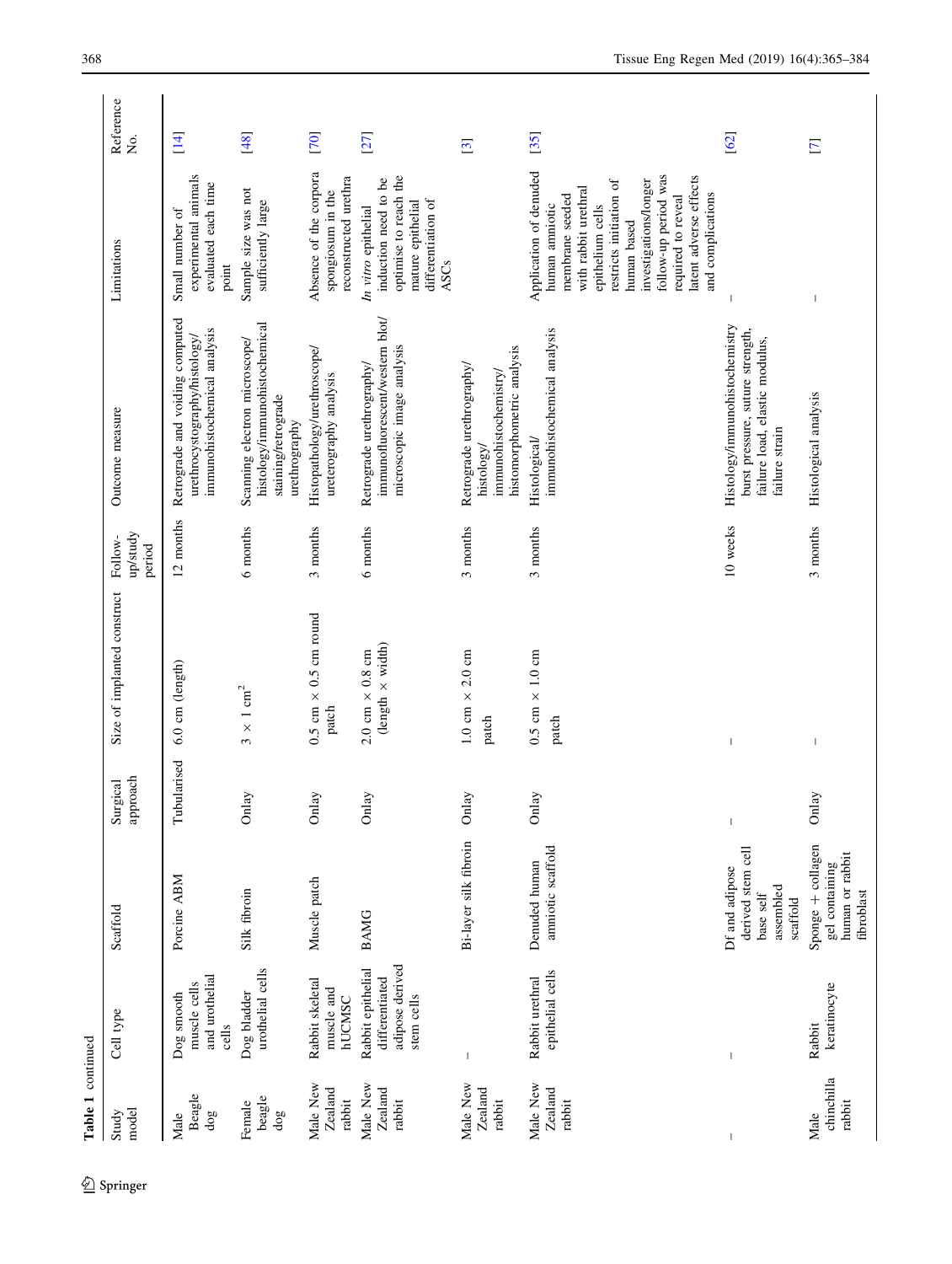| Table 1 continued             |                                                                          |                                            |                      |                                                                   |                               |                                                                                                                                                   |                                                                                                                                                                                                                                          |                  |
|-------------------------------|--------------------------------------------------------------------------|--------------------------------------------|----------------------|-------------------------------------------------------------------|-------------------------------|---------------------------------------------------------------------------------------------------------------------------------------------------|------------------------------------------------------------------------------------------------------------------------------------------------------------------------------------------------------------------------------------------|------------------|
| model<br>Study                | Cell type                                                                | Scaffold                                   | approach<br>Surgical | Size of implanted construct                                       | up/study<br>Follow-<br>period | Outcome measure                                                                                                                                   | Limitations                                                                                                                                                                                                                              | Reference<br>Σó, |
| Male New<br>Zealand<br>rabbit | T                                                                        | $BSM + autologous$<br>urethral tissue      | Onlay                | 0.5 cm $\times$ 2.5 cm<br>patch                                   | 3 months                      | Retrograde urethrography/<br>immunohisto-chemical/<br>histological analysis                                                                       | rabbits/short follow-up<br>anatomic analysis with<br>Small number of study<br>uroflowmetry/lack of<br>elasticity to maintain<br>period/lack of penile<br>curvature evaluation<br>to confirm sufficient<br>erection/lack of<br>cystoscopy | $\left[4\right]$ |
|                               | Dog urothelial<br>cells                                                  | Hybrid PCL/PLLA                            | $\mathsf I$          |                                                                   | 14 days                       | immunohisto-chemical analysis<br>3-(4,5-Dimethylthiazole-2,5-di-<br>phenyltetrazolium bromide<br>(MTT)/scanning electron<br>microscope/histology/ |                                                                                                                                                                                                                                          | [42]             |
| Male New<br>Zealand<br>rabbit | Rabbit epithelial                                                        | ICG-001 delivering<br>collagen-P(LL-<br>G) | Tubularised          | (length $\times$ width)<br>$2.0 \text{ cm} \times 1.0 \text{ cm}$ | 3 months                      | immunohisto-logical analysis<br>Urethrography/histology/                                                                                          | needed to evaluate the<br>for the post-traumatic<br>treatment outcomes<br>urethral stricture<br>animal model is<br>More appropriate                                                                                                      | $[43]$           |
|                               | Rabbit urothelial<br>smooth muscle<br>cells and<br>cells                 | <b>PCL/PLCL</b>                            | Tubularised          | $2.0 \text{ cm}$                                                  | 7 days                        | MTS assay/live, dead assay and<br>immunohistochemistry                                                                                            |                                                                                                                                                                                                                                          | [59]             |
| male rat<br>athymic<br>Nude   | $CD34 + HSPC$<br>stem cells and<br>mesenchymal<br>Bone marrow<br>derived | Poly(1,8-octanediol-<br>co-citric acid)    | Onlay                | $2 \text{ mm} \times 8 \text{ mm} \times 0.15 \text{ mm}$         | 28 days                       | field and polarised microscope<br>Immunohistochemistry, bright<br>images, Picrosirius staining                                                    | innate immune system<br>limited information was<br>specific aspects of the<br>collected only from                                                                                                                                        | [23]             |
| Male New<br>Zealand<br>rabbit | Undifferentiated<br>mesenchymal<br>stem cells<br>amniotic<br>human       | Hybrid PLLA/PEG                            | Onlay                | 1.5 cm $\times$ 2.0 cm<br>patch                                   | 3 months                      | Histology/immunohistochemistry/<br>retrograde urethrography<br>analysis                                                                           | Unknown mechanism of<br>urethral regeneration<br>hAMSCs-based                                                                                                                                                                            | [34]             |
| Male New<br>Zealand<br>rabbit |                                                                          | Rat-tail collagen<br>type 1                | Tubular              | $2 \text{ cm}$                                                    | 9 months                      | histology/immunohistochemistry<br>Scanning electron microscopy/                                                                                   |                                                                                                                                                                                                                                          | [38]             |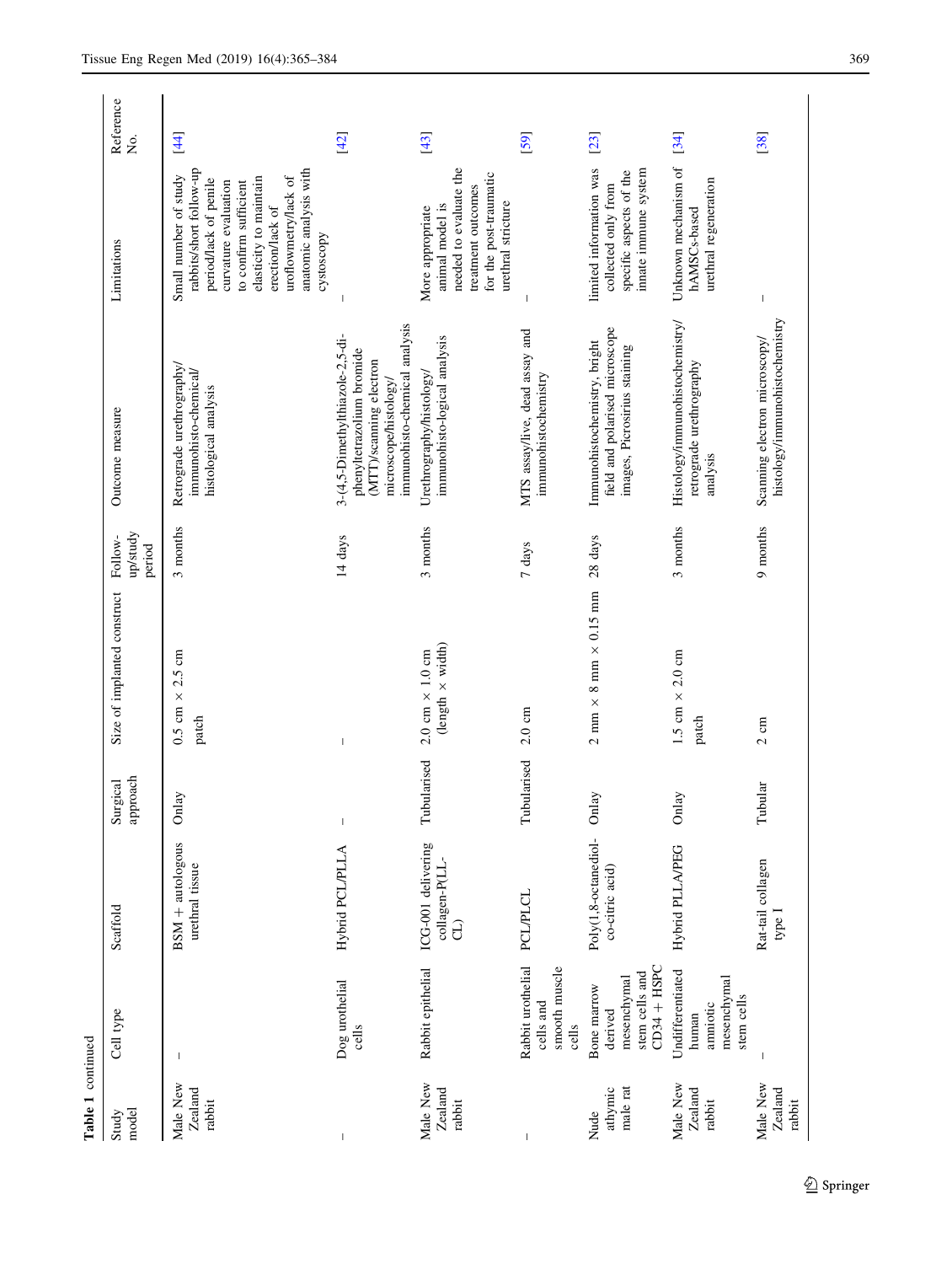| Table 1 continued                         |                                                                                |                                                                            |                      |                                                  |                               |                                                                                              |                                                                                                                                                                                                                                                             |                  |
|-------------------------------------------|--------------------------------------------------------------------------------|----------------------------------------------------------------------------|----------------------|--------------------------------------------------|-------------------------------|----------------------------------------------------------------------------------------------|-------------------------------------------------------------------------------------------------------------------------------------------------------------------------------------------------------------------------------------------------------------|------------------|
| model<br>Study                            | Cell type                                                                      | Scaffold                                                                   | Surgical<br>approach | Size of implanted construct                      | up/study<br>Follow-<br>period | Outcome measure                                                                              | Limitations                                                                                                                                                                                                                                                 | Reference<br>Χo. |
| Zealand<br>white<br>rabbit<br>male<br>New | rabbit urine<br>stem cells<br>Autologous                                       | Small intestinal<br>submucosa                                              | Onlay                | $2 \text{ cm}$                                   | 3 months                      | Retrograde urethrogram/<br>immunohistochemistry<br>histological analysis/                    | defects were created in<br>secreted by urine stem<br>regeneration were not<br>experimental animals<br>cells that might play<br>healthy animals and<br>The bioactive factors<br>was not sufficient.<br>analysed, urethral<br>the number of<br>role in tissue | [47]             |
| Male New<br>Zealand<br>rabbit<br>white    | mesothelial<br>Rabbit<br>cells                                                 | granulated silastic<br>Autogenous tissue<br>tube                           | Tubularised          | $2.0 \text{ cm}$                                 | 6 months                      | Retrograde urethrography/<br>histology/immunohisto-<br>chemistry                             | animal, using of small<br>urethra, small number<br>clinically informative<br>and potential risk of<br>animal which is not<br>pyogenic infection<br>Urethral defect was<br>created in healthy<br>of experimental<br>development                              | [12]             |
| Male beagle<br>$\rm{do}$                  | epithelial cells<br>cells and oral<br>derived stem<br>Dog's adipose<br>mucosal | self-assembled<br>Fibroblast based<br>scaffold                             | Tubularised          | $2.0 \text{ cm}$                                 | 3 months                      | histology/prussian blue staining/<br>MRI/Retrograde urethrogram/<br>immunohisto-chemistry    | short-segment urethral<br>Complicated and time<br>procedures, short<br>follow up period.<br>reconstruction<br>consuming                                                                                                                                     | [69]             |
| Male New<br>Zealand<br>white<br>rabbit    |                                                                                | Bi-layer silk fibroin<br>scaffold                                          | Onlay                | $(length \times width)$<br>$5$ mm $\times$ 10 mm | 3 months                      | immunohisto-chemical analyses<br>urethroplasty, histological and<br>Urethroscopy, retrograde | and lack of functional<br>implantation period<br>rabbits, short-term<br>Small number of<br>assessment                                                                                                                                                       | [49]             |
| Zealand<br>rabbit<br>white<br>New         | Rabbit adipose<br>derived stem<br>cells                                        | Silk fibroin                                                               | Onlay                | $2.5~\mathrm{cm} \times 1~\mathrm{cm}$           | 6 weeks                       | Urethrography/histology/                                                                     |                                                                                                                                                                                                                                                             | [50]             |
|                                           | urothelial cells<br>Human                                                      | derived stem cell<br>DF and adipose<br>based self<br>assembled<br>scaffold | $\,$ $\,$            |                                                  | 21 days                       | Histology/immunohistochemistry/<br>mechanical testing/scanning<br>electron microscopy        | $\overline{\phantom{a}}$                                                                                                                                                                                                                                    | $\overline{64}$  |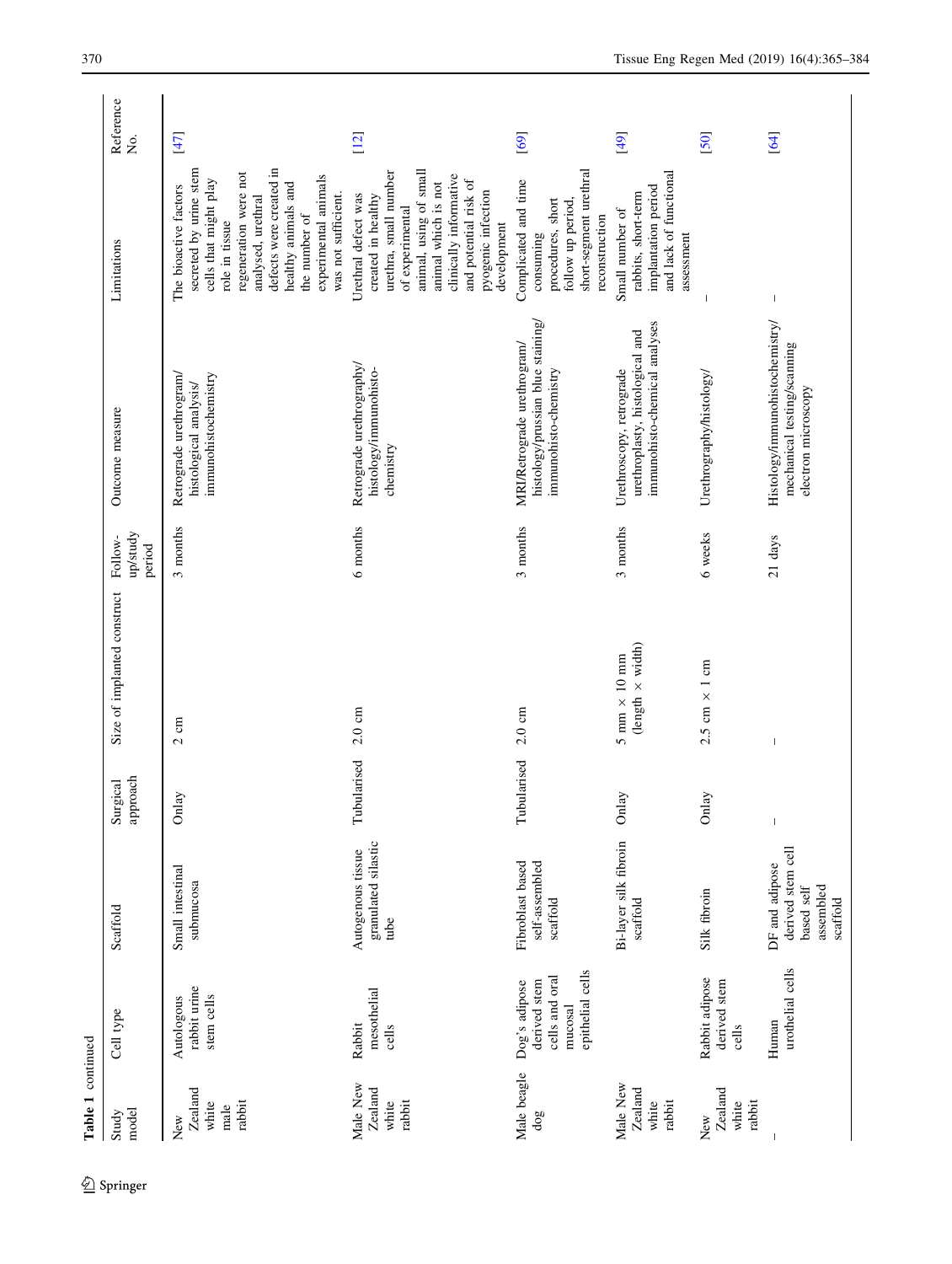| Study model                                          | Cell type                                                                                                                                             | Scaffold                                                    | approach<br>Surgical | Size of implanted Follow-up/<br>construct                       | study period                                      | Outcome measure                                                                                                               | Limitations Reference | ż.             |
|------------------------------------------------------|-------------------------------------------------------------------------------------------------------------------------------------------------------|-------------------------------------------------------------|----------------------|-----------------------------------------------------------------|---------------------------------------------------|-------------------------------------------------------------------------------------------------------------------------------|-----------------------|----------------|
|                                                      | Porcine urothelial Df based self<br>cells                                                                                                             | assembled<br>scaffold                                       | I                    | I                                                               | 7 days                                            | Histology/immunohistochemistry/permeability<br>test/mechanical test/                                                          | I                     | [63]           |
| suffering from<br>sclerosus)<br>Human (all<br>lichen | keratinocyte and<br>Human buccal<br>fibroblast<br>mucosa                                                                                              | epidermised<br>Human de-<br>dermis                          | Onlay                | (various length<br>in different<br>$9.0 - 11.0$ cm<br>patients) | 32-37 months Cystoscopy<br>33.6 months)<br>(mean: |                                                                                                                               | I                     | [13]           |
| Human                                                | Human muscle<br>and epithelial<br>ट्टा                                                                                                                | acid:poly(lactide-<br>co-glycolide<br>Polyglycolic<br>acid) | Tubularised          | $4.0 - 6.0$ cm<br>(length)                                      | 72 months                                         | analysis/cystourethroscopy/cystourethrography/<br>Histology/immunohistochemistry/urine<br>flow measurement                    | Ī                     | $\overline{5}$ |
| Male athymic<br>mouse                                | Human umbilical<br>vein endothelial<br>cells                                                                                                          | Fibroblast based<br>self-assembled<br>scaffold              | Tubularised          |                                                                 | 28 days                                           | Histology, immunostaining                                                                                                     |                       | [68]           |
|                                                      | t-lactide-co-s-caprolactone, PLGA polylactic-co-glycolic acid, PLLA poly-t-lactic acid<br>ABM acellular bladder matrix, BAM bladder acellular matrix, |                                                             |                      |                                                                 |                                                   | BAMG bladder acellular matrix graft, BSM bladder submucosal matrix, DF dermal fibroblast, PEG poly ethylene glycol, PLC poly- |                       |                |

Table 1 continued

continued

suggesting that LSE, besides of elimination complications associated with hair growth in neourethral lumen, can be used as a suitable graft in urethroplasty [\[7](#page-17-0)].

Epidermal cells isolated from rabbit foreskin were reported to be used successfully in reconstructing  $1.5 \times 1.0$  cm of anterior urethra. The results of study showed that the tubularized acellular collagen matrix from rabbit's bladder which was seeded by autologous 5-bromo-2'-deoxy-uridine labeled epidermal cells could restore urethral mucosal defect by formation of vascularized multi-layered epidermal cells within 6 months, resembling the original urethral tissue. The 5-bromo-2'-deoxy-uridine labeled foreskin epidermal cells further confirmed that the origin of restored cells is the implanted cells rather than migration of localized and native cells. However as opposed to animals treated with cell-seeded grafts, the control animals which were treated with non-seeded col-lagen matrix developed urethral stricture [\[11](#page-17-0)].

Recently application of mesothelial cells in regeneration of urethra was investigated. In this study a silastic tube was implanted in rabbit's subcutaneous cavity and after 2 weeks, an autogenous granulated tubular graft which was encapsulated around the implanted silastic tube was harvested. It was found that the autogenous granulated tissue was made up of myofibroblasts and collagen bundles. The luminal surface of graft was seeded with mesothelial cells harvested from rabbit's omentum biopsies. 1.5 cm of rabbit urethra was excised surgically and was replaced by 2.0 cm of seeded tubularized graft. Six months post-operation, the results revealed development of continuous epithelial layer and organized smooth muscle bundles with no evidence of urethral stricture in animals receiving seeded tubularized graft as opposed to control group, which was treated, by unseeded tubularized graft. Also severe fibrosis and progressive shrinkage were only observed in unseeded grafts [\[12](#page-17-0)].

## 2.1.2 Stem cells

Stem cells which are undifferentiated cells are another possible source of cells to be used for engineering of urethra and since they exhibit sufficient capability in differentiating into urothelial cells [[15\]](#page-17-0), they can be considered as an alternative option when progenitor cells are insufficient or they are from diseased or malignant sources that are not appropriate for tissue regeneration [\[16](#page-17-0)]. So far, application of embryonic stem cells and adult stem cells have been studied [\[1](#page-17-0)], however, application of embryonic stem cells is limited due to the restrictions associated with their biological recognition and rejection (non autologous embryonic stem cells), ethical considerations and their tendency to form teratomas when implanted *in vivo* [\[10](#page-17-0)]. Takahashi and Yamanaka [\[17](#page-17-0)] introduced induced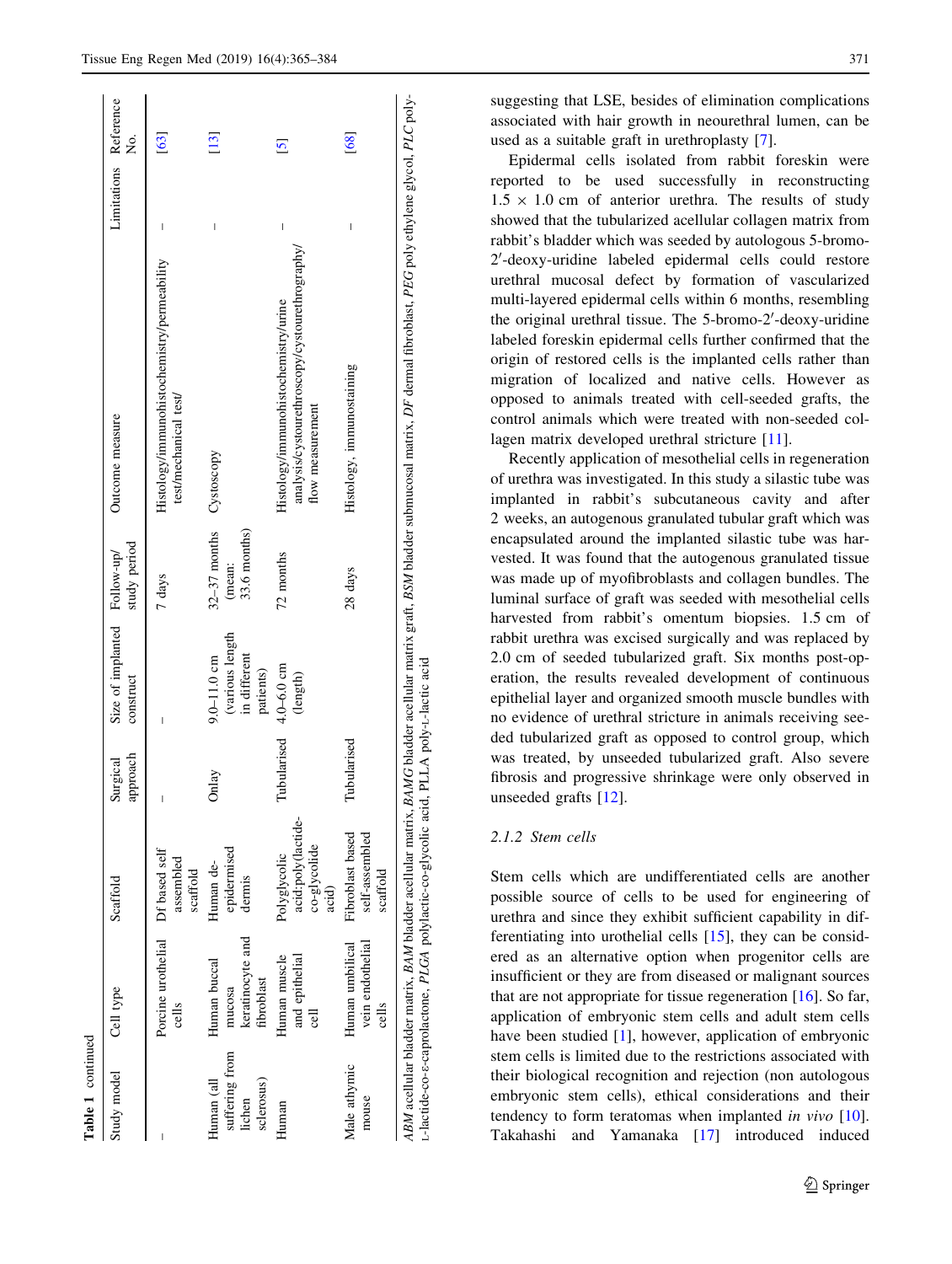pluripotent stem cells which were generated from adult cells by gene reprogramming, which can be an other potential candidate in urologic tissue engineering. It was shown that two-step in vitro differentiation of pluripotent stem cells into definitive endoderm and then into urothelial cells using chemically defined medium is possible. Using the two-step differentiation model, pluripotent stem cells derived from human foreskin and  $CD34<sup>+</sup>$  hematopoietic stem cells, could generate urothelial cells with 64.9% and 58.7% expression of uroplakin-1a and uroplakin-1b, respectively [\[18](#page-17-0)].

Adult stem cells such as the stem cells derived from amniotic fluid [\[19](#page-17-0)], bone marrow [[20\]](#page-17-0), adipose tissue [[21\]](#page-17-0) and urine [\[22](#page-17-0)] are potential cell candidates to be used for urethral engineering. It was also shown that bone marrowderived mesenchymal stem cells in combination with CD34? hematopoietic stem/progenitor cells can offer inflammatory modulation, increase vascularization and improve wound healing by reduction of collagen III:I production [\[23](#page-17-0)]. However, adipose derived stem cells (ASCs), seem be superior over other cell sources [[1\]](#page-17-0). Stem cells are about 500 times more abundant in adipose tissue in comparison to bone marrow [\[2](#page-17-0)], can be harvested by minimally invasive procedures and have multi-lineage differentiation capacity [\[1](#page-17-0)]. Moreover, ASCs have angiogenic [\[24](#page-17-0)] and anti-inflammatory effects and since they do not express HLA-DR (of the major histocompatibility complex class II, MHC II), ASCs are ideal source to be used as xenogeneic [[25\]](#page-17-0) and allogeneic transplants [[26\]](#page-17-0).

One successful study in using ASCs in urethra engineering was reported by Li [[27\]](#page-17-0), in which rabbit adiposederived stem cells were successfully differentiated into epithelial cells in vitro using epithelial inductive medium containing all-trans retinoid acid under air–liquid interface culturing system. For producing urothelium substitute, the epithelial-differentiated rabbit ASCs were seeded on a bladder acellular matrix graft (BAMG) and was introduced in study group animals for treating 2.0 cm length and 0.8 cm width of ventral anterior urethral defect. Results revealed the formation of a normal urethral caliber with no recurrent stricture or other complications in study group for up to 6 months post-implantation as opposed to control groups receiving cell-free BAMG and undifferentiated rabbit ASCs/BAMG grafts [\[27](#page-17-0)].

To evaluate the possibility of differentiating human bone marrow mesenchymal stem cells into smooth muscle cells (SMCs) and urothelial cells (UCs) and by acknowledging the fact that the fate of cells can be modulated by the external signals and cytokines which are release by the neighboring tissues via paracrine signaling, Tian [[20\]](#page-17-0), and his colleagues tried to differentiate human bone marrow mesenchymal stem cells to SMCs and UCs, using both indirect co-culture system or induction by treating bone marrow mesenchymal stem cells with conditioned medium obtained from cultured human bladder SMCs and UCs respectively. The results showed that human bone marrow mesenchymal stem cells could successfully differentiate into SMCs (30–50%) and UCs (50–60%) using both of the approaches; however, using conditioned medium seemed to be more efficient [\[20](#page-17-0)].

# 2.2 Biomaterial scaffolds for engineering of urethral tissue

Scaffold facilitates the localization of cells and the regeneration of neo-tissue with a proper structure. An ideal scaffold must have porous structure in order to allow efficient diffusion of biomolecules [[28\]](#page-17-0). It is also believed that ideal topographical features of a biomaterial, besides providing a large surface for cell attachment and growth, also play a role in facilitating proliferation, migration and organization of seeded cells, thereby granting a proper development of a potential tissue construct [[29\]](#page-17-0). Scaffold surface roughness [\[30](#page-17-0)], pore size, shape and interconnection [\[31](#page-17-0)], and the mechanical properties of the biomaterial such as tensile strength and rigidity [[32\]](#page-17-0) are among the important features to be considered for having a desirable scaffold. The scaffold also should possess physicochemical features that allows them to be sterilized using conventional sterilization methods [[33\]](#page-17-0).

Generally speaking, three major types of biomaterials have been used so far for engineering genitourinary tissues including (i) decellularized tissue matrices such as bladder submucosal matrix (BSM) [\[27](#page-17-0)], small intestinal submucosa (SIS) [[34\]](#page-17-0), amniotic membrane (AM) [[35\]](#page-17-0), whole decellularized urethra [[36\]](#page-17-0), de-epidermised dermis (DED) [\[13](#page-17-0)], and acellular corpus spongiosum matrices (ACSM) [\[37](#page-17-0)], (ii) naturally derived scaffolds such as silk fibroin [\[3](#page-17-0)], collagen [[38\]](#page-18-0), and alginate [[39,](#page-18-0) [40\]](#page-18-0) and (iii) synthetic polymers such as polylactic acid (PLA) [[41\]](#page-18-0), poly-L-lactic acid (PLLA) [[30\]](#page-17-0), poly- $\varepsilon$ -caprolactone (PCL) [[42\]](#page-18-0), poly( $L$ lactide-co-caprolactone) (P(LLA-CL)) [\[43](#page-18-0)] and poly(1,8 octanediol-co-cirtic acid) (POC) [\[23](#page-17-0)].

#### 2.2.1 Decellularized tissue matrices

Porcine BSM, which is prepared by decellularization of submucosal layer of bladder, is a collagen-based non-immunogenic xenogeneic material with numerous favorable features such as being biocompatible and biodegradable. It was also suggested by Simões et al. [[36](#page-17-0)] that decellularized porcine urethra can potentially be used in urethral regeneration purposes.

To further enhance the incorporation of implanted BSM graft into the damaged host tissue, Chun et al. [\[44](#page-18-0)], combined acellular BSM with a healthy autologous urethral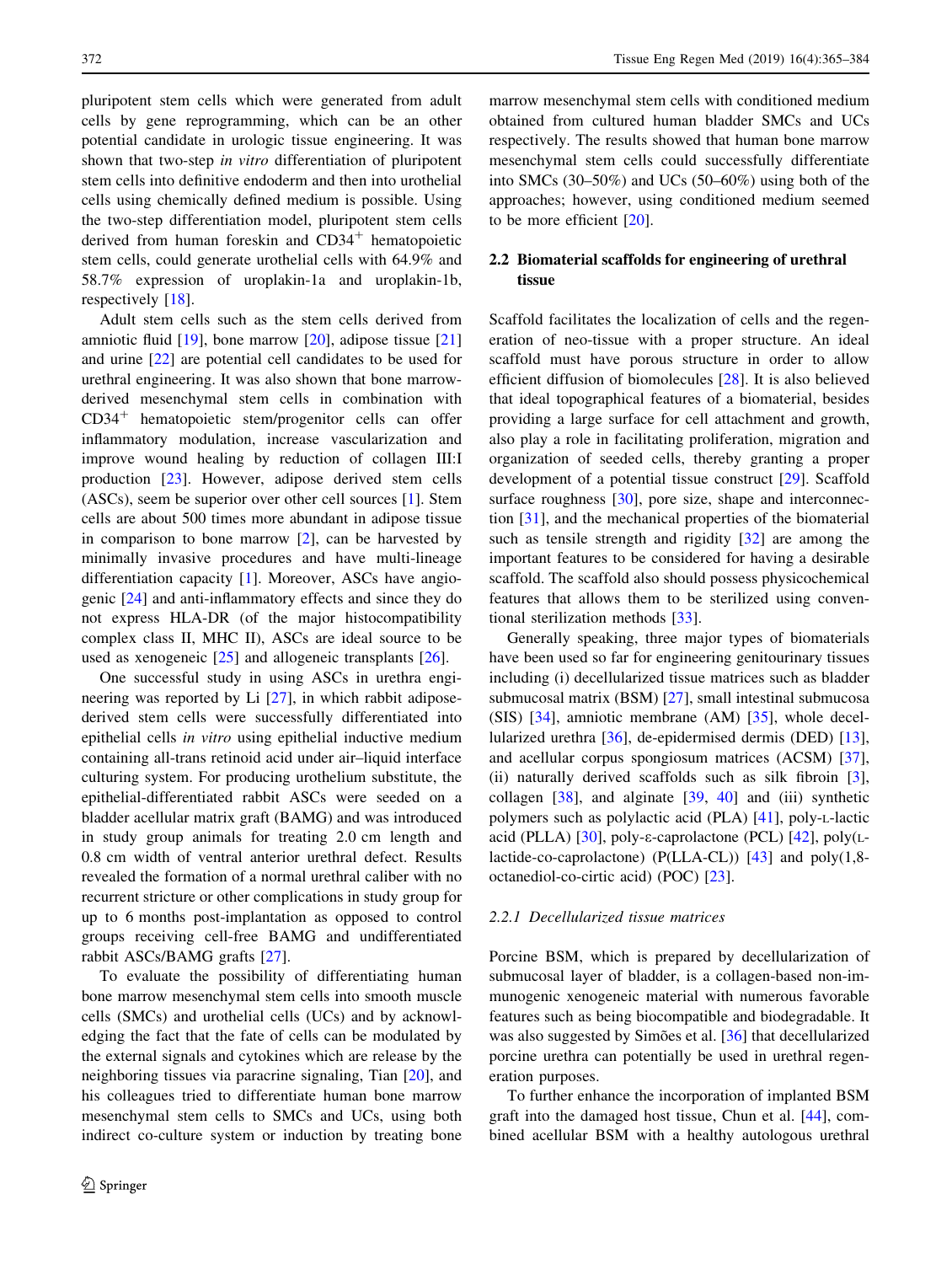muscle and endothelial tissues to treat urethral stricture in male rabbit models. Twelve weeks post-operation, wellorganized incorporation of implanted graft and recipient tissue, and a normal urethral lumen regeneration with compact muscular layer, complete epithelialization and progressive infiltration of grafted tissue by blood vessels were observed which was indicative of a successful tissue engraftment, proving that combination of an autologous urethral tissue with BSM could enhance incorporation of implanted graft into the injured site [[44\]](#page-18-0).

Considering the fact that BSM is a widely used matrix in urethroplasty, the incorporation manner of seeded and nonseeded collagen matrices into urethral wall when they are implanted in an onlay fashion was further investigated by Sayeg et al. [[45\]](#page-18-0). Rabbit autologous bladder smooth muscle cells were seeded onto a decellularized porcine BSM followed by implantation into ventral portion of the penile urethra. Results revealed detection of epithelial layer formation at day 7 post-implantation in both experimental and control group animals receiving cell-seeded and non-seeded BSM, respectively. It was also shown that the implanted grafts were completely detached from the urethral wall regardless of the matrix being seeded or not. As shown from the results, presence of collagen matrix at the beginning of scarring process and a healthy dorsal bed of original urethra were sufficient enough to trigger muscle and epithelial layer regeneration without needing collagen matrix to be incorporated into the urethral tissue. It was also shown that the presence of smooth muscle cells are not indispensable in reconstructing urethra and what really matters is the presence of the collagen matrix at the beginning of healing process [\[45](#page-18-0)].

In a comparative study which was done by Davis et al. [\[46](#page-18-0)], human urothelial cells (UCs) were isolated from human bladder biopsy and then were seeded on a decellularised porcine BSM and SIS, to evaluate and compare in vitro regenerative potential of BSM and SIS scaffolds with cultured human UCs. The results demonstrated that even though both of the scaffolds are widely used in urethroplasty, BSM grafts exhibited greater capability in supporting human UCs viability and proliferative activity compared to SIS grafts [\[46](#page-18-0)]. This suggests that the extracellular matrix components of BSM and SIS are different and these components affect cells differently.

However, most recently, successful application of SIS graft in combination with urine-derived stem cells was reported by Liu et al. [\[47\]](#page-18-0). In this study, after verifying the capability of stem cells isolated from rabbit's urine to differentiated into UCs and SMCs in vitro, the prepared SIS graft was seeded with fluorescent labeled urine-derived stem cells. Using a rabbit model, 2.0 cm urethral replacement was performed using decellularised porcine SIS grafts seeded with autologous urine-derived stem cells, while control animals were treated with non-seeded SIS scaffold. Evaluation of treated animals after 3 months post-operation showed stricture development in only one of the animals receiving seeded SIS graft while stricture formation was apparent in all control animals treated with non-seeded SIS scaffold. Moreover, fluorescent analysis revealed that some of the seeded urine-derived stem cells were differentiated into SMCs and UCs in vivo. This study proved that stem cells isolated from urine, seeded on SIS graft have the potential to restore epidermal cellular layer without causing any immunoreaction in contrast to non-seeded SIS grafts, therefore it can be used as an alternative to urethroplasty [\[47](#page-18-0)].

Yuan [\[35](#page-17-0)] introduced a tissue-engineered urethtra using denuded human amniotic scaffold (dHAS). In this approach, the basement layer of AM was separated and became deprived of amniotic epithelial cells and then was seeded with autologous urethral epithelial cells harvested from the urethral mucous membrane of recipient rabbit. The results demonstrated that, 3 months after transplantation of cell-seeded dHAS in urethral damaged area in the rabbit model, the urethral injury was completely restored with apparent formation of smooth muscle layer and rich blood vessels and neither infection nor fistula was observed in rabbits receiving cell-seeded dHAS. The results suggested that well-incorporation of the graft into the injured site could be due to the reduced immunogenicity of dHAS as a result of removing human epithelial cells and seeding of the xenograft with autologous recipient epithelial cells. Accordingly, the same approach can be used for applying non-human AM in treating urethral injuries in human [\[35](#page-17-0)].

#### 2.2.2 Naturally derived scaffolds

Due to the possibility of disease transmission and ethical issues associated with the use of animal-derived scaffolds [\[1](#page-17-0)], naturally derived scaffolds can be considered as a safe option for tissue engineering purposes. Silk fibroin which is a well-known biomaterial derived from Bombyx mori cocoon and contains up to 90% of the amino acids glycerine, alanine and serin, can be completely degraded by naturally occurring proteolytic enzymes and displays a great biocompatibility and low inflammatory properties. Silk fibroin supports the proliferation and stratification of the seeded epithelial cells, hence, in recent years the application of silk fibroin had been investigated in urologic filed. However, this biomaterial showed relatively poor mechanical properties when it is meant to be used as a electrospun matrices, therefore, Xie et al. [\[48](#page-18-0)] tried to enhance the mechanical strength of the material by stretching it in 90 vol% ethanol aqueous solution with 0.1 mm/s of stretch rate and the stretch ratio of  $1.4 \times$  followed by 30 min immersion in the same ethanol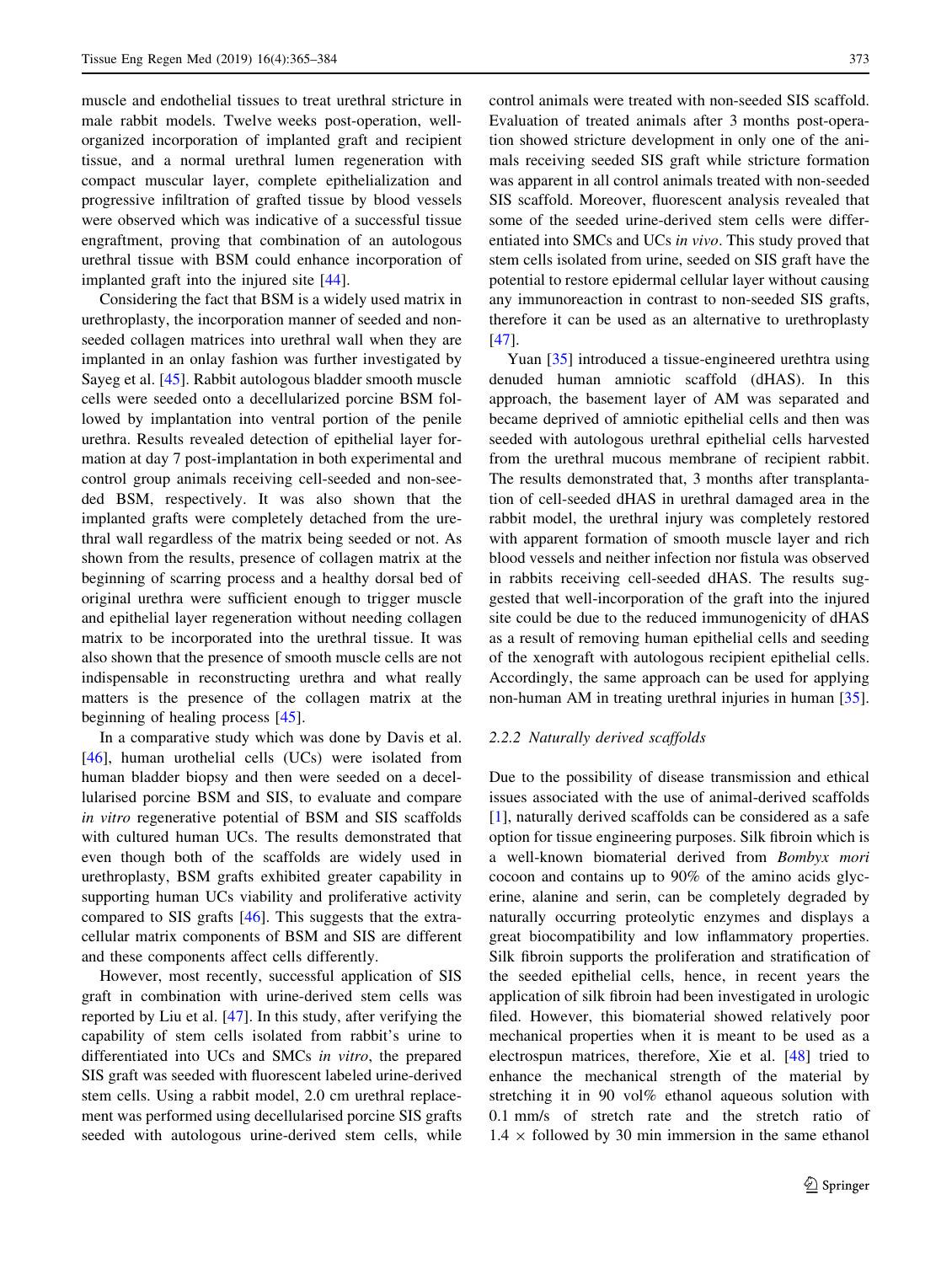solution. Stretching the silk fibroin can also improve the alignments of molecules and helps the fibers to align parallel to the direction of the extension. The prepared fibers then were seeded with urothelial cells (UCs). In experimental female beagle dogs, a  $3 \times 1$  cm<sup>2</sup> section of urethral mucosa was excised surgically to create a urethral defect. The seeded construct was then anastomosed into defect area. The results of the study showed that the construct made by stretched silk fibroin was highly porous and interconnected with smooth and uniform fiber diameters. It was also showed that within 1 week of *in vitro* culture of UCs on the surface of silk fibroin, formation of multilayered urothelium with tight attachment of UCs in the surface of the scaffold was apparent. In vivo results showed no development of urethral narrowing, ulceration and fistula for up to 6 months post engraftment, with native-like epithelium development over 6 months of implantation. The control animals which did not receive any implant, in contrast developed inflammation, urethral stricture and fibrosis with urethral shrinkage  $[48]$  $[48]$  $[48]$ . In Chung et al.  $[3]$  $[3]$ study, an aqueous silk fibroin solution was prepared from Bombyx mori silkworm. The bi-layer fibroin silk scaffold consisting silk fibroin film and porous silk fibroin foam was fabricated using 8% wt/vol and 6% wt/vol of silk fibroin solution mixed with sieved granular NaCl, respectively. Sophisticated construction of bi-layered silk fibroin scaffold facilitates the ingrowth of surrounding host tissue in the porous foam while the silk fibroin film, provides a tight seal for retention of hollow organ contents (i.e. urine) during defect consolidation. The prepared graft was anastomosed to the site of urethral injury in a rabbit model. In a parallel experiment, the same quality of urethral injury was anastomosed with acellular SIS graft for comparison. Three months postoperation, minimal acute and chronic inflammatory reactions were detected in silk fibroin and SIS groups respectively and wide urethral caliber with no evidence of construct extravasation, stricture fistulas or stone formation were observed in both of the silk fibroin and SIS graft groups [\[3](#page-17-0)]. Hence, bi-layer silk fibroin scaffold can be used as an alternative to SIS as acellular grafts. In 2018, Algarrahi et al. using rabbit model of onlay urethroplasty reported use of the same scaffold, bi-layer silk fibroin scaffold. In that study, in contrast to Chung et al. [\[3](#page-17-0)], urethroplasty was performed on a 5 mm  $\times$  10 mm of urethra, which was intentionally injured by electrocoagulation. Electrocoagulation was used to encourage scar tissue formation and mimicking the disease pathology of targeted patients, which are suffering from urethral stricture. Findings of the research showed that as early as 1 month post-operation, regeneration of pseudostratified columnar epithelium in neourethra was apparent and was similar to control animal. However, up to 3 months of postoperation, only 50% of newly regenerated tissue exhibited smooth muscle formation with relatively lower densities of smooth muscle cells in comparison to the control animal. These finding suggest that even though bi-layer silk fibroin scaffold can be potentially used in treating urethral stricture and regeneration of epithelium layer, but presence of a prior damage in the area of treatment (which is an actual situation in clinic) can adversely affect the healing process of smooth muscle [\[49\]](#page-18-0). In such situation, seeding of biomaterials with smooth muscle cells or its progenitors would be desirable. It was also shown in another study that incorporation of mesenchymal stem cells with silk fibroin; compared to acellular silk fibroin, reduces the inflammatory reaction caused by the biomaterial and resulted in better epithelial and smooth muscle growth in the urethral defect [[50\]](#page-18-0). As of the application of naturally derived scaffolds in urologic studies, Pinnagoda et al. [[38\]](#page-18-0) reported a research in 2016 in which a 2 cm urethral defect was treated with acellular tubular graft, which was made from collagen. In this study, a double-layered tube made from rat-tail type 1 collagen was used as a cell free construct to treat a previously introduced urethral defect in New Zealand white male rabbits. The histology analysis of the implanted grafts showed development of multi-layered urothelium as early as 1 months post operation. However, muscle bundle formation was detected only after 6 months post operation. It was stated by the authors that in the case of using acellular grafts, in spite of stenosis and fistula formation, yet a prolonged period of tissue regeneration is needed in order to achieve full recovery of urethral defect [\[38](#page-18-0)].

## 2.2.3 Synthetic scaffolds

Synthetic polymers are widely used in tissue engineering application since they are biocompatible and exhibit sufficient strength to support engineering of hollow constructs. An adequate porosity and ability of the scaffold to support cell adhesion, growth and proliferation have also a great impact in the success of constructing a desirable tissue [\[30](#page-17-0)].

The ability of acellular human amniotic membrane (hAM) and poly-L-lactic-co-e-caprolactone (PLCL) in supporting viability, proliferation and phenotype maintenance of human urothelial cells UCs, were also compared by Sartoneva [\[51](#page-18-0)] The results revealed that 3 days after seeding scaffold with urothelial cells, majority of cells retained their viability on both of the PLCL and hAM scaffolds; but after 14 days, most of the seeded cells were found dead on hAM scaffold as opposed to PLCL scaffold. Moreover it was revealed that the number of cells kept increasing dramatically within 14 days of human UCs culture on PLCL, while the number of seeded cells on hAM did not show any growth from day 7 onward, confirming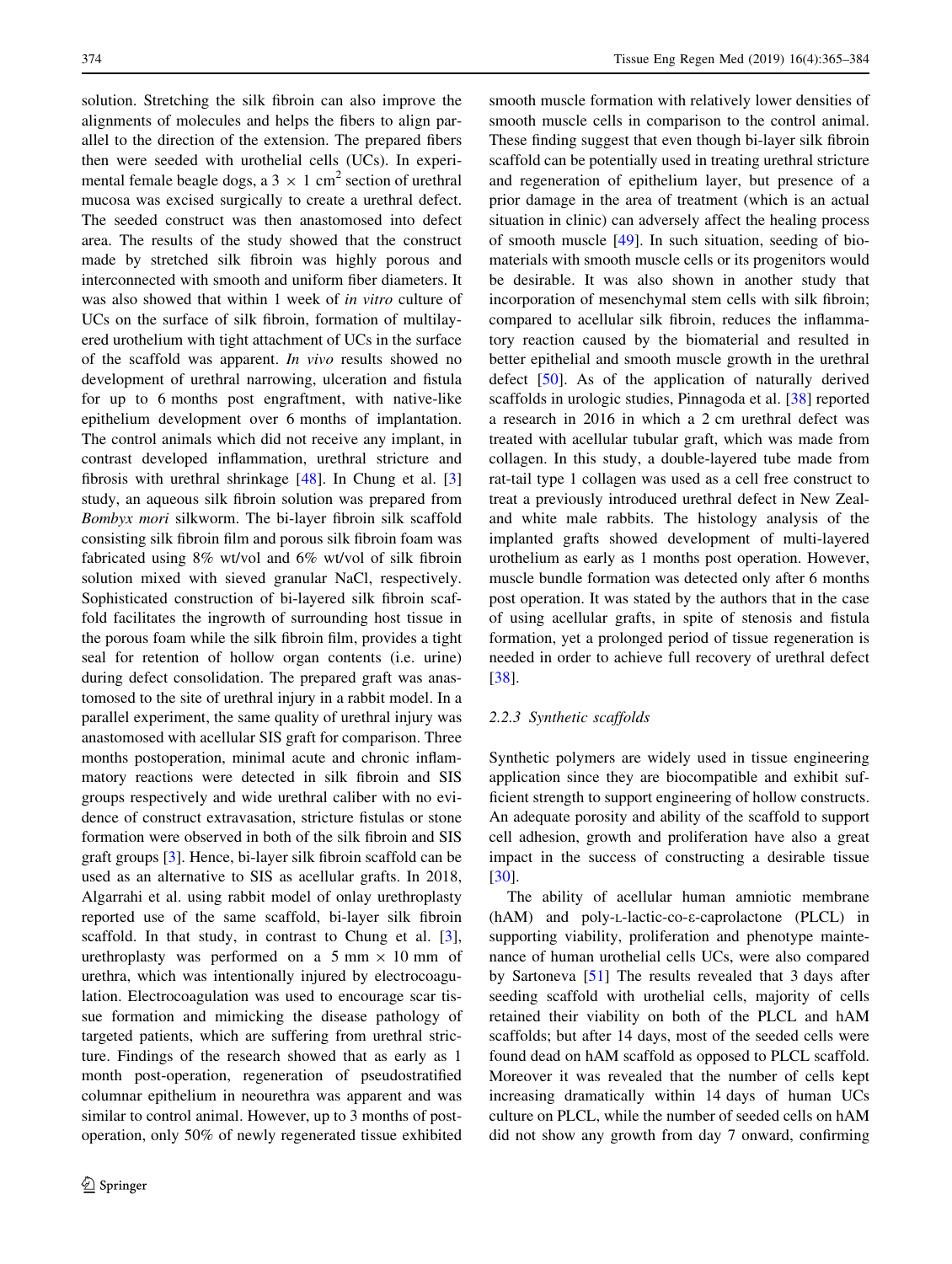that hAM is less supportive than PLCL in regards to the cell proliferation. According to the level of cytokeratin (CK) 7/8, CK19 and uroplakin III (UPIII) expression, it was also shown that PLCL could maintain the phenotype of human UCs during 14 days of culture period as opposed to the hAM. Therefore, hAM can not be a suitable biomaterial for reconstructing human urothelial tissue while PLCL appeared to be a promising scaffold for urothelial tissue engineering [[51\]](#page-18-0).

An ideal synthetic polymer to be used in cell-based tissue engineering must be able to support cell attachment. However, providing an optimum condition for cells to adhere onto and then allowing them to proliferate can be complicated since the surface chemistry of synthetic polymers may not be suitable for the specific cells. Therefore, to enhance the properties of synthetic polymers, Fu et al. [[30\]](#page-17-0), introduced a novel surface-modification to the degradable non-knitted poly-L-lactic acid (PLLA) scaffold that enhances cell adhesion and proliferation of rabbit urethral epithelial cells. In this study, a hollow spiral cylinder construct was prepared by PLLA-chloroform solution and then was surrounded by external non-knitted PLLA filaments. To promote cell adhesion, the scaffold was treated with 2% chitosan and then with fibronectin. The results revealed that the engineered scaffold has more than 90% porosity, exhibited excellent biocompatibility and supported the adhesion, growth and proliferation of seeded urethral epithelial cells. The inner hollow part of the scaffold allows drainage of urethral discharge, hereby reduces possibility of infection while the outer non-knitted filaments provide enough friction to avoid construct from being displaced from the original site of implantation [\[30](#page-17-0)].

In another study reported by Naji et al. [\[42](#page-18-0)], urothelial cells were seeded on a hybrid scaffold fabricated from PLLA in combination with PCL. Prior to seeding with dog's urothelial cells, the PCL/PLLA scaffold which had a porous structure, was treated with oxygen plasma in order to convert highly hydrophobic PCL/PLLA scaffold into extremely hydrophilic material with 100% wettability. According to the results, after 14 days of cell culture, an integrated and continuous layer of urothelium was formed, demonstrating that the PLLA/PCL scaffold could support urothelial cells viability and growth without altering their phenotype [\[42](#page-18-0)].

Lv et al. [[19\]](#page-17-0), fabricated PLLA/PEG hybrid scaffolds with various fractions of PEG (0%, 10%, 20%, 30%, 40%, and 50%) content in order to find the optimum PLLA/PEG composite to support urethral tissue regeneration. The results of this research revealed that the quantity of PEG content is in direct correlation with hydrophilicity of constructed hybrid scaffold while the mechanical properties (tensile strength and elongation) showed deterioration by increasing in the PEG content of the composite scaffold;

therefore the PLLA/PEG with 30% PEG content was selected as the optimum composite. In the second phase of study, three groups of animals with urethral defect were treated with human amniotic mesenchymal stem cellsseeded PLLA/PEG, acellular PLLA/PEG construct and regular urethral reparation, respectively. Twelve weeks post-operation, the results showed formation of multilayered urothelium with similar characteristics to the native urethral tissue with no evidence of stricture and fistula formation in urethral defects treated with human amniotic mesenchymal stem cells—PLLA/PEG construct as opposed to animals treated with acellular construct and regular urethral reparation [[19\]](#page-17-0).

Three-dimensional (3D) printing or bioprinting is a newly introduced technique in the field of tissue engineering [[52\]](#page-18-0) which allows precise designing of complex and patient specific scaffolds [\[53](#page-18-0)]. 3D bioprinting technology makes it possible to fabricate a construct with specific placement of various cells and matrices, in order to mimic the complex architecture of native tissue, which otherwise is not achievable in vitro [\[54](#page-18-0)]. Bioprinting is based on using bio-inks such as collagen [\[55](#page-18-0)] or alginate [\[56](#page-18-0)] in fabrication of a scaffold. There is variety of techniques currently applied in 3D bioprinting including (i) multiphoton crosslinking which allows to control at micron-scale geometry of fabricated scaffold [\[57](#page-18-0)], (ii) inkjet technology which allows precise arrangement of multiple cell types and matrices in a pre-determined configuration and (iii) extrusion bioprinting which performs through simultaneous dispensing of cells and matrices, in order to fabricate a construct [\[58](#page-18-0)].

Combination of PCL/PLCL (50:50) was used by Zhang et al. [\[59](#page-18-0)] in the form of spiral scaffold for the 3D printing of urethral cells suspended in bioink. In this study, UCs and SMCs which were isolated from rabbit's bladder biopsy were separately combined with fibrinogen, gelatin, hyaluronic acid and calcium-free cell growth medium in order to make an injectable hydrogel for 3D printing of a 2.0 cm length of urethra. Using the Integrated Organ Printing (IOP) System, outer and luminal surfaces of PCL/PLCL spiral scaffold was printed by cell-laden fibrin hydrogel (bioink) containing SMCs and UCs, respectively. The results of study showed that as early as 7 days after in vitro culturing of bioprinted 3D urethra, cells start to penetrate to the urethral scaffold pores and could retain their viability and proliferation ability. It was shown that infiltration of printed cells into the scaffold was essential for the survival of cells and for cell–cell communication [[59\]](#page-18-0).

The choice of technique used to sterilize a synthetic scaffold can alter the physical and mechanical properties of the synthetic scaffold material. Therefore, Selim et al. [\[33](#page-17-0)], besides introducing a potential alternative to human buccal mucosa to be used in urethral reconstructive surgery,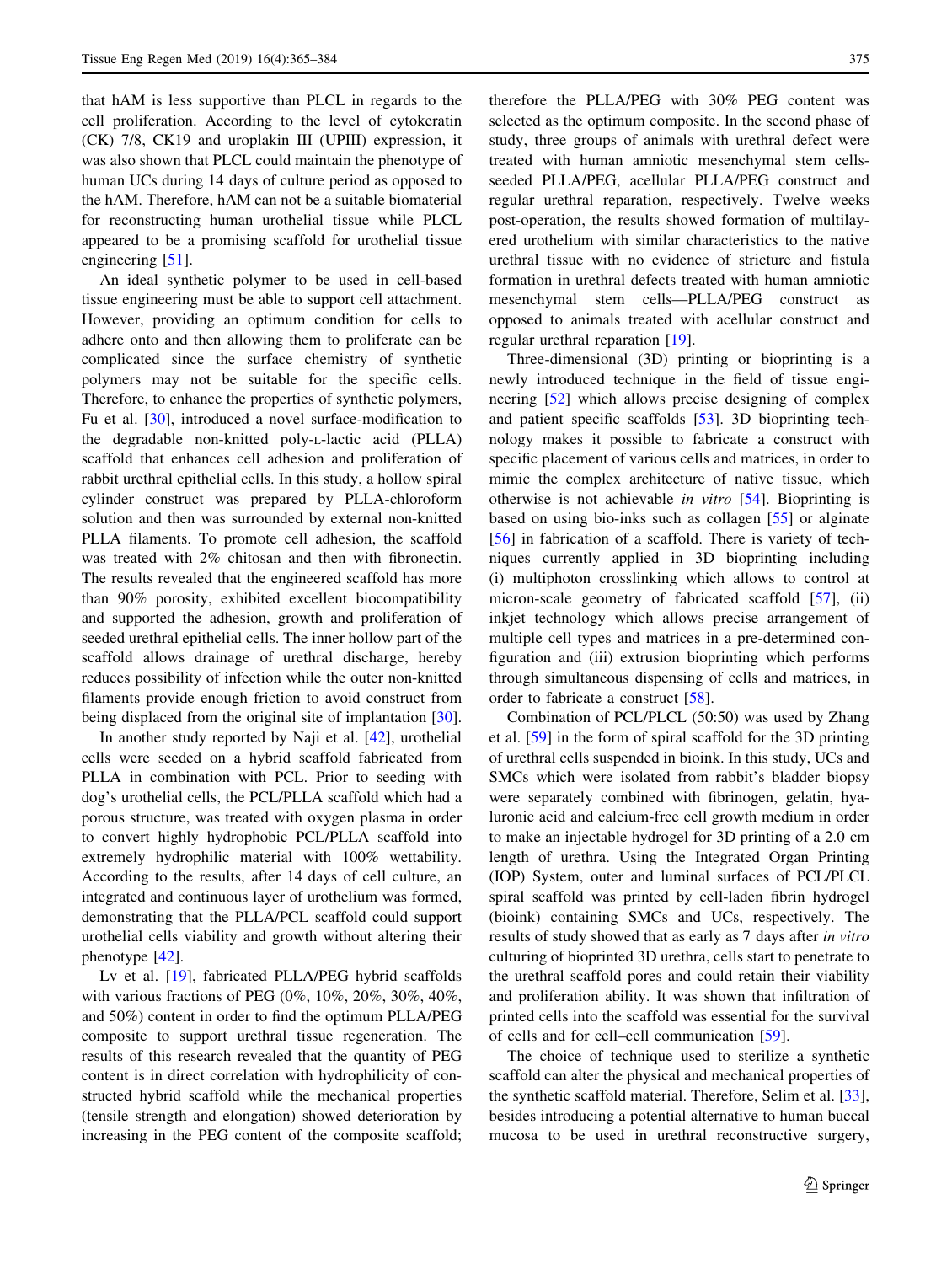compared three conventional sterilization methods namely peracetic acid (PAA),  $\gamma$ -irradiation and ethanol on a polylactide-co-glycolide (PLGA85:15) scaffold and assessed how these techniques might affect the physical and mechanical properties of PLGA scaffold. Upon sterilization, the PLGA scaffolds were seeded with keratinocytes and fibroblasts in either simultaneous or sequential culturing manner. The results showed that unsterilized and ethanol-sterilized scaffolds could maintain their aseptic condition only for 2–14 days while PAA and  $\gamma$ -irradiated scaffolds kept their sterility for 3 months. Moreover, it was shown that PAA and ethanol sterilization caused reduction in synthetic fibers diameter to about half of their original size while  $\gamma$ -irradiation did not affect fibers diameter. Also, the tensile strength of scaffolds was adversely affected by PAA and  $\gamma$ -irradiation methods. It was also shown that both of the simple co-culture and sequential culturing could successfully lead to the formation of epithelial tissue, however sequential culturing method seemed to accelerate epidermal layer formation, therefore according to the author the  $\gamma$ -irradiated and PAA sterilized scaffolds seeded on sequential manner seemed to be the most promising buccal mucosal alternative to be used in urethroplasty [\[33](#page-17-0)].

# 2.3 Self-assembled scaffolds, a new approach in engineering of urethra

Self-assembled scaffold model, was first introduced by Dr. Francois A. Auger and was meant to produce skin grafts for heavily burnt patients. Nevertheless this method proved to be also useful in reconstructing blood vessels [[60\]](#page-18-0). Selfassembly method is based on the production of collagen sheets by the cells themselves, where a dense extracellular matrix is completely produced by fibroblasts or ASCs under the influence of ascorbic acid. The main advantage of this scaffold is the elimination of the biocompatibility concerns. Magnan et al. [[61\]](#page-18-0) investigated the possibility of using self-assembly technique in tissue engineering of urethra. In their study, dermal fibroblasts were used for production of self-assembled scaffold. The produced cell sheets then were tightly wrapped around a tubular support and were given 21 days for cell sheet maturation. Later, the tubular support was removed and luminal surface of produced tubular graft was seeded with urothelial cells. A group of tubular graft (with or without UCs seeding) were subjected to intraluminal flow of medium for 7 days. Later, the mechanical properties of experimental tubular grafts were examined. The results of the study showed that the produced tubular graft had uniform texture and could resist the pressure of internal flow of the medium in bioreactor. The formation of stratified urothelium was also apparent in luminal surface of tubular graft. However, it seemed that internal flow of medium enhances the growth and differentiation of seeded urothelial cells. It is also interesting that the produced tubular graft was strong enough to be sutured and also displayed mechanical strength better that porcine urethra  $[61]$  $[61]$ . In 2015, a research was conducted by Vallieres et al. [[62](#page-18-0)], to investigate the feasibility of using ASCs to produce self-assembled scaffold for tissue engineering of vascular substitute. However the findings still can be applied in urologic studies. In this study, selfassembled scaffolds were made from either ASCs or dermal fibroblasts. The produced cell sheets were rolled around a mandrel for 7 and 14 revolutions to make 7 and 14-revolution thickness cells sheets respectively. To allow maturation, the rolled cell sheets produced from ASCs or dermal fibroblasts were maintained in culture medium for another 35 days. As it is expected the results showed that the thickness of 14-revolution cell sheets produced from both ASCs and dermal fibroblast were more that the 7-revolution counterparts, with no significant difference between the thicknesses of cell sheets produced from ASCs or dermal fibroblast with similar number of revolutions. However, Masson's trichrome staining results showed that the cell sheet layers in 7-revolution self-assembled scaffolds seem more compact and uniform, and most probably due to more efficient diffusion of oxygen and nutrients into the inner layers, compared to 14-revolution self assembled scaffolds. The cell sheets produced from both ASCs and dermal fibroblasts showed similar mechanical properties including burst pressure, suture strength, failure load and elastic modulus. However, ASC based cell sheets proved better compliancy compared to dermal fibroblast-based cell sheets. Moreover in terms of the components presented in produced cell sheets, both ASC-based and dermal fibroblast-based cell sheets contained collagen type I, III, fibronectin and elastin, with higher expression of last two components in dermal fibroblast-based cell sheets [[62\]](#page-18-0). It is noteworthy that Bouhout et al. [[63\]](#page-18-0) in 2011 proved the possibility of culturing urothelial cells on a dermal fibroblast-based self-assembled scaffold [[63\]](#page-18-0). In an interesting research conducted by Rousseau et al. [[64\]](#page-18-0), the composition of extra cellular matrix produced by ASCs, dermal fibroblast and hybrid ASCs-dermal fibroblast-based self-assembled scaffolds were compared. Also their ability in supporting the growth and phenotype maintenance of seeded urothelial cells was compared. Their results showed almost identical expression of collagen type I, III, fibronectin and laminin in extra cellular matrix produced by all three groups. However, the expression of the component, laminin 5, was only detected in dermal fibroblast-based self-assembled scaffold and the hybrid one. The expression of keratin 8/18 was only detected in urothelial cells seeded on dermal fibroblast-based and hybrid self assembled scaffolds. Detection of urothelial cell differentiation and maturation markers, Uroplakin Ib, II, III and Zo-1 further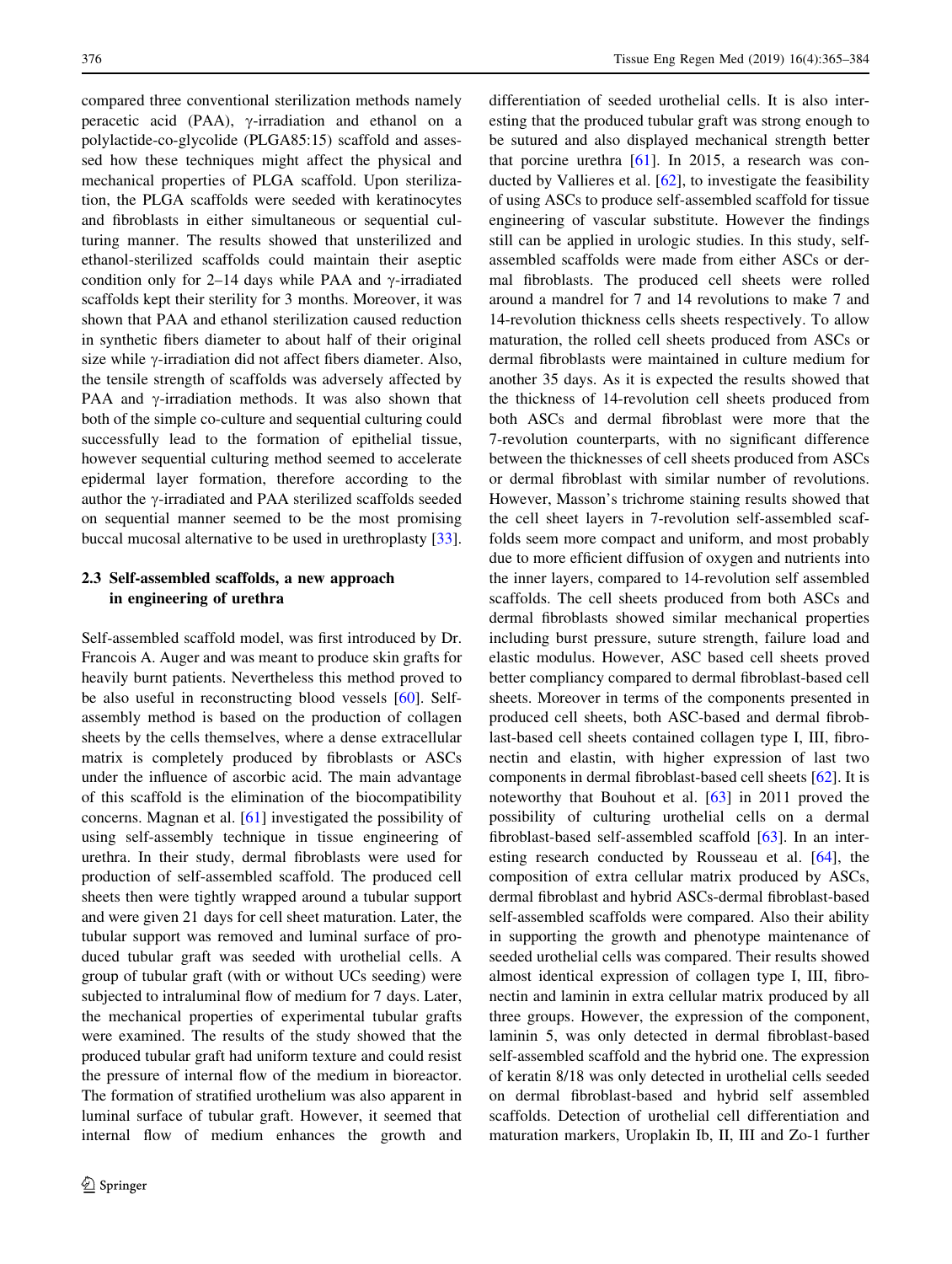proved the capability of dermal fibroblast-based self assembled scaffold and the hybrid one in supporting the growth and phenotype maintenance of seeded urothelial cells. Inability of ASC-based self assembled scaffold in supporting the phenotype maintenance of seeded urothelial cells might be associated with the absence of laminin 5 which is known as one the main components of basal membrane. Even though all three types of scaffolds studies in this study, showed sufficient mechanical properties to be used in clinic [[64\]](#page-18-0), but hybrid self-assembled scaffold seems to be the best among them due to its higher elasticity.

# 2.4 Engineered tissue pre-maturation via mechanical stimulation

Usage of mechanical stimulation in engineering of urethra to mimic the physiological condition of the original tissue is thought to be able to mature the engineered tissue further. Seivath et al. [\[65](#page-18-0)], developed a tubular ureteral construct from primary porcine smooth muscle cells embedded in a fibrin gel with a stabilising poly(vinylidene fluoride) mesh. A local and cyclical intraluminal pressure was applied to the tubular construct using a balloon kyphoplasty catheter. It was shown that mechanical stimulation of engineered ureter, leads to simultaneous axial and circumferential orientation of SMCs [[65\]](#page-18-0).

Cattan et al. [[66\]](#page-18-0) adopted a combination of self-assembled scaffold with in vitro mechanical stimulation of construct to develop tissue-engineered tubular genitourinary graft (TTGG). It was hypothesized by the author that mechanical stimulation leads to formation of a stratified urothelium which is critical for impermeability of urethra. Therefore, fibroblasts were isolated from human skin followed by 4 weeks of culturing under the influence of ascorbic acid in order to form a living tissue sheet, known as self-assembled scaffold. The prepared scaffold was then tubularized and seeded on its luminal side with human urothelial cells (UCs) isolated from renal pelvis biopsy. The seeded construct underwent a mechanical stimulation with internal pressure of  $15 \text{ cm H}_2\text{O}$  and intraluminal flow of 15 ml/min of human UC medium as fluid. After 14 days of mechanical stimulation, development of a stratified and well-established urothelial layer, similar to the native tissue was accomplished in TTGG. In control construct, which was cultured under static condition, only a bilayer of HUCs was detected. Moreover, immunostaining analysis of TTGG construct under dynamic culture condition showed positive expression of CK 20 which is known to be the marker of terminally differentiated urothelial cells as opposed to TTGG constructs under static condition. While a weak expression of tight junction protein ZO-1 was observed in static culture condition, culturing under dynamic condition enhanced ZO-1 tight junction protein expression and consequently promoted barrier functionality of TTGG [\[66](#page-18-0)].

It was also shown by Vardar et al. [[67\]](#page-18-0), that mechanical stimulation can up-regulate expression of collagen type 1 and elastin as of major components of urinary tract extra cellular matrix [\[67](#page-18-0)].

## 2.5 Engineered tissue pre-vascularization strategies

Imbeault et al. [\[68](#page-18-0)] tried to incorporate human umbilical vein endothelial cells into self-assembled scaffold made from human dermal fibroblasts. To obtain endothelialized urethral model, endothelial cells were seeded on DFs sheet. The cell sheet was then tabularized and was left in culture medium for 21 days to allow maturation and fusion of cell sheets. After maturation, intraluminal cell seeding using UCs was performed. The prepared construct then were placed in bioreactor and subjected to intraluminal flow of fluid. To evaluate its vascularization potential, the prepared construct was implanted on a dorsal muscle of an athymic mouse. Histological analysis of endothelial cells-seeded construct before impanation showed presence of capillaries on the construct as opposed to the control construct (DF sheet), which was not seeded with endothelial cells. Even though growth of mouse capillaries in both ECs-seeded construct and the control construct were observed as early as 7 days post implantation, mouse erythrocytes were present in greater proportion in ECs-seeded construct. At day 7 post-implantation, mouse red blood cells were only detected on periphery of control construct while in endothelial cells -seeded construct; erythrocytes were found through entire thickness of the construct. Results of this study suggest that incorporation of endothelial cells into DFs sheet enhance rapid perfusion of oxygen and nutrients via earlier vascularization of construct, therefore the success rate of engraftment will be higher due to reduced possibility of ischemia, necrosis and fibrosis [\[68](#page-18-0)].

In a most recent study in 2017, a sheet composed of cells and extracellular matrix produced from dog's autologous oral mucosa fibroblasts was used in formation of a threelayered urethra. In this study, three layers corresponding to native urethral tissue, including mucosa, submucosa and muscularis were made from dog's oral mucosal epithelial cells, oral mucosal fibroblast cells, and myoblasts which were differentiated from dog's autologous ASCs, respectively. The prepared layers were wrapped around a 4.0 mm silicon tube. To enhance the revascularization of the prepared construct, it was implanted in subcutaneous cavity for 3 weeks. The results, 3 months after performing reconstructive urethroplasty using a 2.0 cm length of prepared urethra in dogs showed no evidence of ulceration, stricture or fistula in treated area. There is no doubt that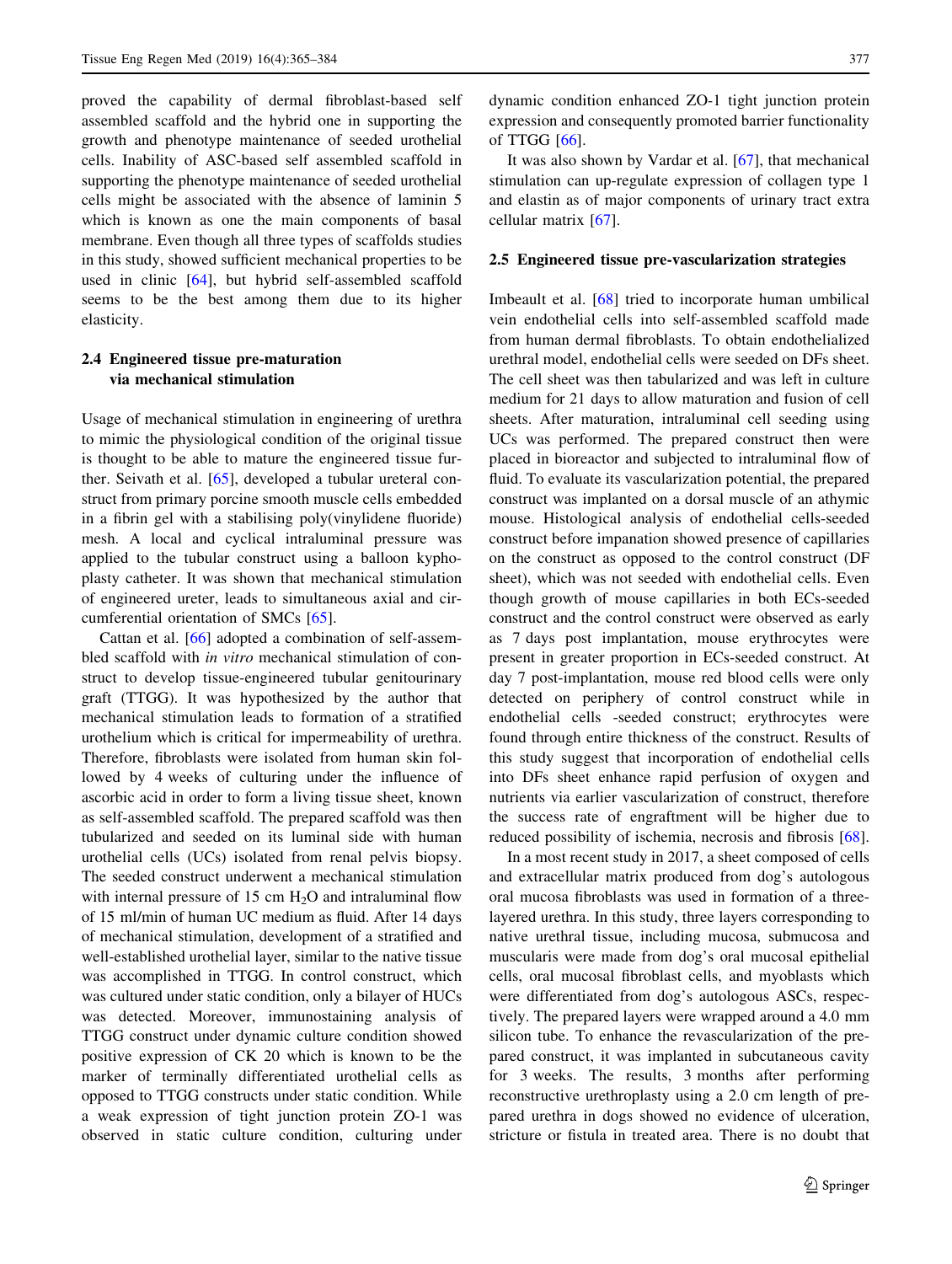presence of extracellular matrix which is produced by fibroblasts plays an important role in success of urethral reconstruction since it is reported that extracellular matrix contains as much as 0.77 ng of vascular endothelial growth factor which enhances angiogenesis and has a great impact on increasing the possibility of tissue engraftment in the site of injury [\[69](#page-18-0)].

Human umbilical cord mesenchymal stem cells (MScs) which are believed to secrete cytokines such as vascular endothelial growth factor, have significant role in angiogenesis and their effect can sustain as long as the Human umbilical cord MSCs survive [[70\]](#page-18-0). As it was proved, the hypoxia pretreatment of MSCs enhances autophagy which is known to be a kind of cell survival mechanism, by activation of adenosine monophosphate-activated protein kinase/mammalian target of rapamycin signaling pathway; therefore it can increase the survival rate of in vivo implanted MSCs. Subsequently, hypoxia activation of MSCs can help in sustaining the therapeutic effects (i.e. angiogenic effect) of MSCs after in vivo transplantation [\[71](#page-18-0)]. By knowing the fact that the minced muscle alone cannot survive in non-muscular environment, Sun et al. [\[70](#page-18-0)], proved that combination of hypoxia-activated Human umbilical cord MSCs with minced muscles which were then incubated in rabbit's penile subcutaneous cavity for 3 weeks could result in formation of a pre-vascularized muscle flap. Implantation of constructed pre-vascularized muscle patch into urethral defect area could restore urothelium as early as 2 weeks. Moreover, in 12 weeks post-implantation wide urethral caliber with no evidence of stricture or fistulae were observed in experimental rabbits [\[70](#page-18-0)]. Recently, the same technique in preparing a prevascularized construct was practiced by Zhou et al. [[69\]](#page-18-0), in which a three-layered tissue engineered urethra was implanted subcutaneously for 3 weeks. It was believed by the author that insufficient formation of vascular network in vivo, often lead to epithelial cell necrosis and shedding due to insufficient supply of oxygen and nutrients, therefore, pre-vascularization of relatively thick tissues seems to be essential for the success of tissue engraftment. In this study, upon 3 weeks of subcutaneous implantation, formation of a dense blood vessel network was apparent in engineered construct [[69\]](#page-18-0).

#### 2.6 Novel strategies for scar reduction

Developing urethral stricture is a frequently reported complication in reconstructive urethroplasty especially in the cases of using acellular tissue engineered constructs. Li et al. [\[72](#page-19-0)], who seeded oral mucosa keratinocytes and fibroblasts on acellular BSM to construct a tissue engineered urethra showed that even though, ideal results were obtained in a short-term follow up but development of extremely disordered collagen fibers in the engineered urethra persuaded researchers to investigate another alternative technique to inhibit or reduce the scar formation as a result of collagen fiber overproduction. Since it is believed that transforming growth factor  $\beta$ 1 (TGF- $\beta$ 1) plays a critical role in over secretion of collagen type I by fibroblasts, Li et al.  $[72]$  $[72]$ , examined the effect of TGF- $\beta$ 1 small interfering RNA-transfected fibroblasts in inhibition of expression of TGF- $\beta$ 1 and reduction in secretion of collagen type I. In their study, rabbit fibroblasts were transfected with TGF- $\beta$ 1 small interfering RNA and then were seeded onto BSM along with autologous oral keratinocytes. The results demonstrated that the scar formation and stricture recurrence rate in engineered tissue were reduced as a result of RNA interference which could effectively reduce the secretion of collagen type I by fibroblasts [[72\]](#page-19-0).

Zhang et al. [\[43](#page-18-0)] in 2015 introduced ICG-001 delivering collagen/poly(L-lactide-co-caprolactone) (P(LLA-CL)). TGF-b1 exerts its profibrotic effect through activation of Wnt signaling pathway; ICG-001, a small molecular weight modulator that blocks Wnt signaling pathway was used in their approach to prevent expression of  $TGF-\beta1$ . An electrospun nanofiber scaffold comprising of collagen/ (P(LLA-CL)) was designed which was capable of delivering and releasing ICG-001 in a controlled manner. In vitro anti-fibrotic effect of ICG-001 delivering scaffold was assessed by culturing  $TGF- $\beta$ 1 treated and non-treated$ rabbit fibroblasts in conditioned medium (conditioned medium collected after 24 h of incubating ICG-001 delivering scaffold in complete culture medium). In vitro results showed decrement in expression level of collagen type I and III by both of the  $TGF- $\beta$ 1 treated and non$ treated fibroblasts cultured in conditioned medium. For in vivo study, experimental rabbits received tubularized epithelial cell seeded—ICG-001 delivering scaffold for treating ventral urethral defect while control animals were treated with epithelial cell-seeded non-drug delivering scaffold. Three months post-operation, the results showed development of fistula and urethral narrowing along with discontinuous epithelial layer formation and large amount of collagen deposition in control rabbits while a successful reconstruction of urethral defect with apparent development of multi-layered epithelium with no evidence of restricted urethral lumen or fistula was reported in experimental rabbits, confirming that gradual release of ICG-001 can inhibit over secretion of collagen and reduce scar formation [\[43](#page-18-0)].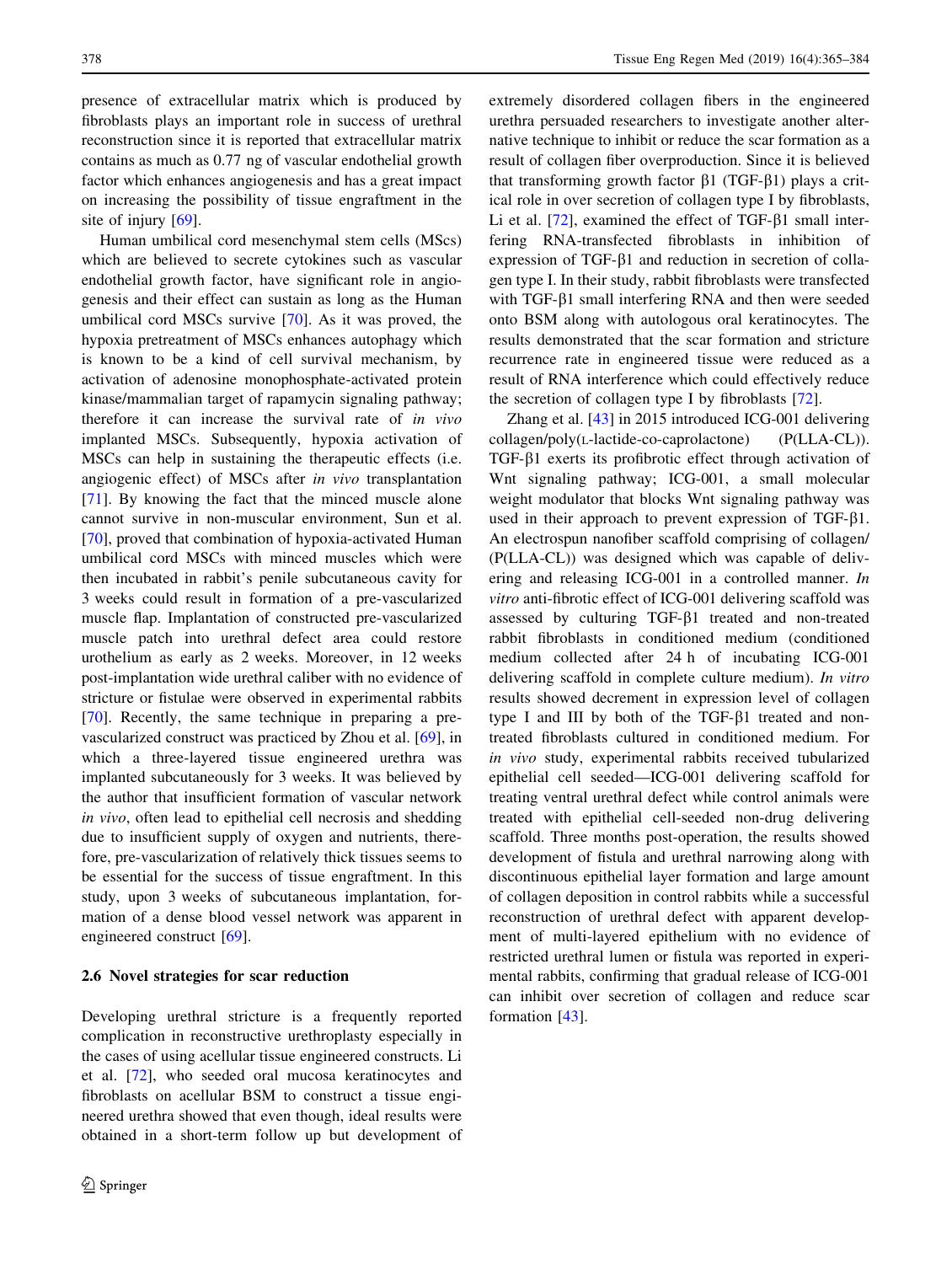# 3 Grafting strategies using tissue engineered urethra

Even though many successful replacement of urethral defect using acellular matrices in an onlay fashion were reported but there exist some experimental data showing that the maximum distance of urethral tissue which can be regenerated by implanting acellular tubularized graft is limited and cannot exceed 0.5 cm [\[73](#page-19-0)], therefore cell seeding is necessary in the case of using tubularized graft for urethral replacement [\[74](#page-19-0)], moreover seeding scaffold with urothelial cells besides preventing urine leakage into surrounding tissues [\[65](#page-18-0)], can effectively inhibit scaring and formation of stone  $[30]$  $[30]$ . Similarly, it was shown by Feng et al., that seeding of porcine acellular corpus spongiosum matrices (ACSM) with both rabbit autologous corporal SMCs and lingual keratinocytes could successfully form stratified epithelial layer and organized muscle fiber bundles as opposed to ACSM alone which led to development of strictures with evidences of fibrosis and inflammation [\[37](#page-17-0)] (Fig. [1](#page-15-0)) shows simple onlay and tubularized model of substitution urethroplasty. It was shown that cell-seeded collagen-based tubularized grafts are able to repair small urethral defect in rabbit model. It was also shown that using a canine model, a 6.0 cm tubularized porcine ABM seeded with urothelial and smooth muscle cells isolated from dog's bladder biopsy can successfully reconstruct urothelial coverage and muscle layer with no evidence of urethral narrowing for up to 12 months after urethroplasty [\[14](#page-17-0)].

However, in contrast to report of Orabi et al. [\[14](#page-17-0)], El-Tabey et al. [\[74](#page-19-0)], showed that cell-seeded tubularized tissue engineered construct failed to treat a 3.0-cm long urethral defect in female mongrel dog model with no obvious urothelial layer formation, extensive shrinkage (0.6–1.2 cm in length) of tubular graft and narrowing of the urethral lumen within 11 months post-implantation [\[74](#page-19-0)].

Among antithetical results reported by different researchers, the outcomes of Fu et al. [\[75](#page-19-0)], were in concordance with Orabi et al. [[14\]](#page-17-0) supporting the capability of treating short urethral defect with tubularised collagen scaffold seeded with epidermal cells in rabbit model which ended with formation of smooth muscle layer and no evidence of stricture in treated urethral defect area [\[75](#page-19-0)]. Moreover, it was shown that the detected transitional epithelial cells in the treated urethral defect areas were originated from implanted epidermal cells (keratinocytes) suggesting that the urethral environment may have directed transformation of implanted keratinocytes into transitional epithelial cells [[75\]](#page-19-0). Recently a similar finding in supporting the regenerative capability of cell-seeded tubularised silastic graft in treating long urethral stricture was also reported by Jiang et al. [[12\]](#page-17-0) in 2017.

## 4 Clinical translation

From 2006 to July 2018, there are only two clinical studies reported in the literature. Bhargava et al. [\[13](#page-17-0)], in 2008, investigated the possibility of using tissue engineered buccal mucosa to treat urethral strictures of 9.0 to 11.0 cm in length in an onlay fashion in 5 patients which were all suffering from lichen sclerosis. Autologous keratinocytes and fibroblasts isolated from human buccal mucosa were seeded on human de-epidermised dermis. After 7 days of cell seeding, histological assessment confirmed that the tissue engineered buccal mucosa (TEBM) was similar morphologically to the native tissue. Within 32 to 37 months of follow up, results showed that 3 out of 5 patients could retain the grafted TEBM. The other 2 patients required entire or partial graft excision as a result of extensive fibrosis, which could be associated with the initial period of ischemia and lack of blood capillary network in TEBM. Moreover, in two of the patients which could retain TEBM, cystoscopy examination revealed development of stricture [[13\]](#page-17-0) at 6 and 9 months post-operation, respectively. However, in the long-term follow-up of patients published in 2014, satisfactory results were reported. Except for the two patients who required entire TEBM graft excision, the other four patients could retain the TEBM in situ for 9 years, and were able to void spontaneously [[76\]](#page-19-0).

In the second study, Raya-Rivara et al. [[5\]](#page-17-0), used a tubularized polyglycolic acid:poly (lactide-co-glycolide acid) scaffold seeded with autologous urothelial and smooth muscle cells on the luminal and outer surface of the scaffold, respectively. A total of 5 boys with urethral complications, received a tubular graft of 4.0 to 6.0 cm in length depending on their urethral defect measurement. According to the results, as soon as 3 months post-operation, normal urethra with apparent epithelial and smooth muscle layers was detected in all of the patients. And, within 72 months of follow-up, no evidence of stricture, diverticula, urinary tract infection and fistula were reported in any of the patients, proving that it is possible to reconstruct long segment of urethral defect in tubularised fashion with at least 6 years of post-operation patient satisfaction [\[5](#page-17-0)].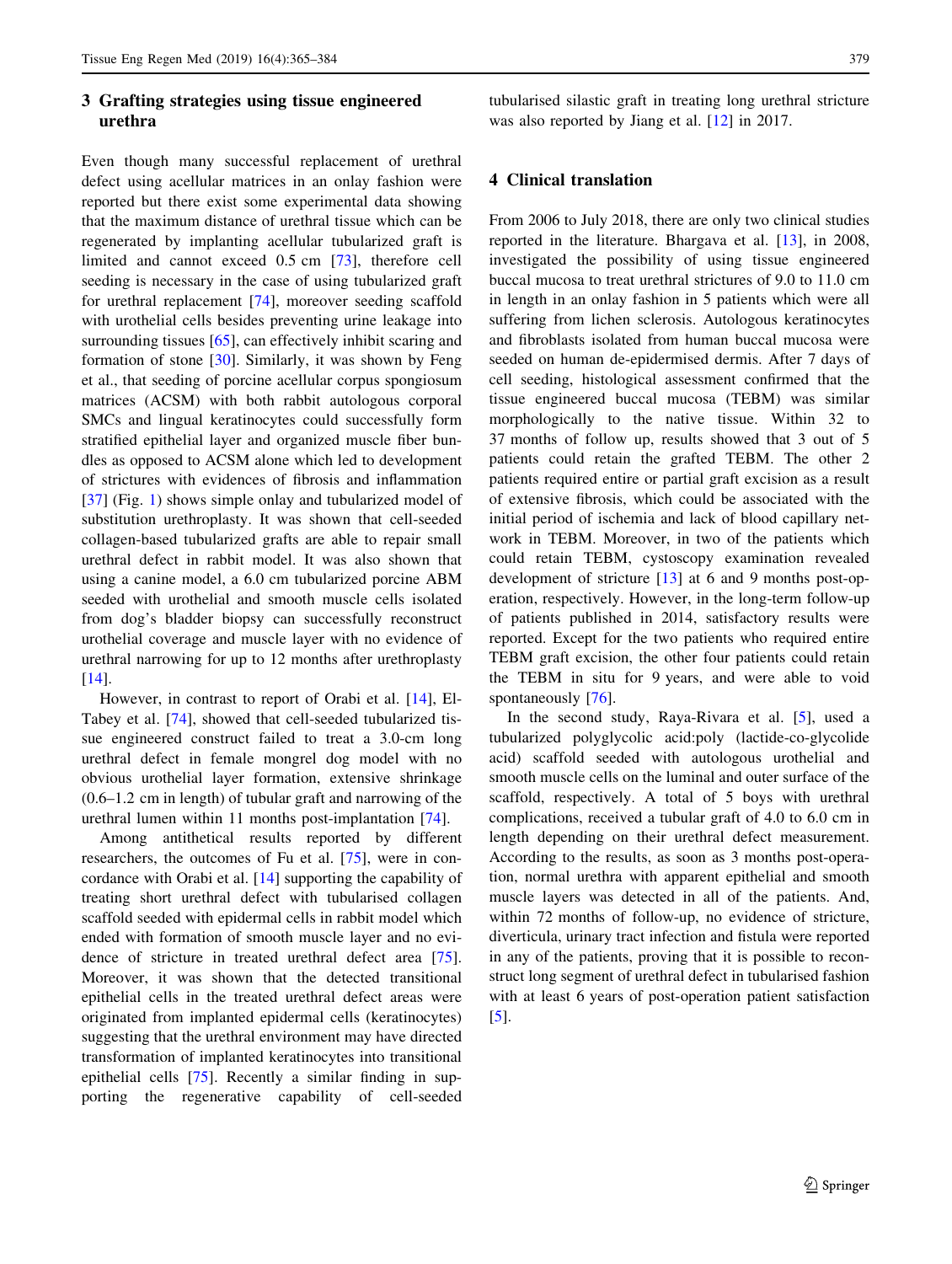<span id="page-15-0"></span>



## 5 Discussion

This review paper aimed to summarize the accomplishment in the field of urethral tissue engineering in the last 10 years. Despite the range of approaches with regards to the scaffold materials, cells and tissue engineering techniques, there is still a lack of consensus in selecting the optimal parameters for engineering of urethra.

Although stem cells are readily available and have been demonstrated to differentiate into UCs and SMCs in vitro, few studies use stem cells as a potential cellular source and instead, there is a tendency to isolate the required cells from biopsies from patients. Based on this review, it was found that in both onlay and tubular urethroplasty, the preferred cellular sources for engineering of urethra are progenitor cells (i.e. UCs and SMCs). Regardless of the method used for urethroplasty, seeding of scaffold with at least one cell type is necessary because application of the unseeded scaffold often lead to post-operation stricture [\[11](#page-17-0), [19](#page-17-0), [27,](#page-17-0) [47\]](#page-18-0). In onlay grafting, angiogenesis, nutritional support and cell migration from the surrounding tissues seem to be easier, therefore using only one cell type for seeding the scaffold seems to suffice. Among the available cell sources, UCs are the best candidate to be seeded on the scaffold since mature urothelial cells are responsible for making a water-tight urethra [\[65](#page-18-0), [66](#page-18-0)]. However, in tubularized urethroplasty, which is usually used for treating long segment of urethra, seeding of scaffold with both of the UCs along with SMCs is necessary, because SMCs provide additional support for the neourethra and prevent the engrafted scaffold from collapsing until complete recovery of injury. Moreover, since the initial ischemia upon grafting, is accused to be the reason for graft contraction and fibrosis, is the authors suggest that a combination of two cell types, incorporation of endothelial cells or hypoxia-activated MSCs that promote angiogenesis, and prevent inflammation may be required altogether. These cells should be derived from similar cell type autogenously or differentiated from autologous stem cells. Alternatively, allogenic MSCs, which were reported to be immunoprivileged (although still debatable), can be explored.

The added advantage of pre-maturation using mechanical stimulation leading to formation of water tight urethra with stratified urothelial layers and pre-vascularization of tissues for promotion of graft survival have been demonstrated [\[65](#page-18-0), [69](#page-18-0)]. However, such strategies may be costly and laborious. It may be considered when critically long grafts are required. Novel approaches to inhibit the pathways leading to fibrosis and scarring have also been demonstrated to circumvent the frequently reported complication in urethral reconstruction surgeries, especially when unseeded scaffold is used. In the opinion of the authors, such problems may be circumvented when tissue regeneration can be accelerated, vascularization can quickly take place and inflammation can be suppressed with the seeding of appropriate cells.

Although there had been considerable successes reported in animal studies, very few made further progress into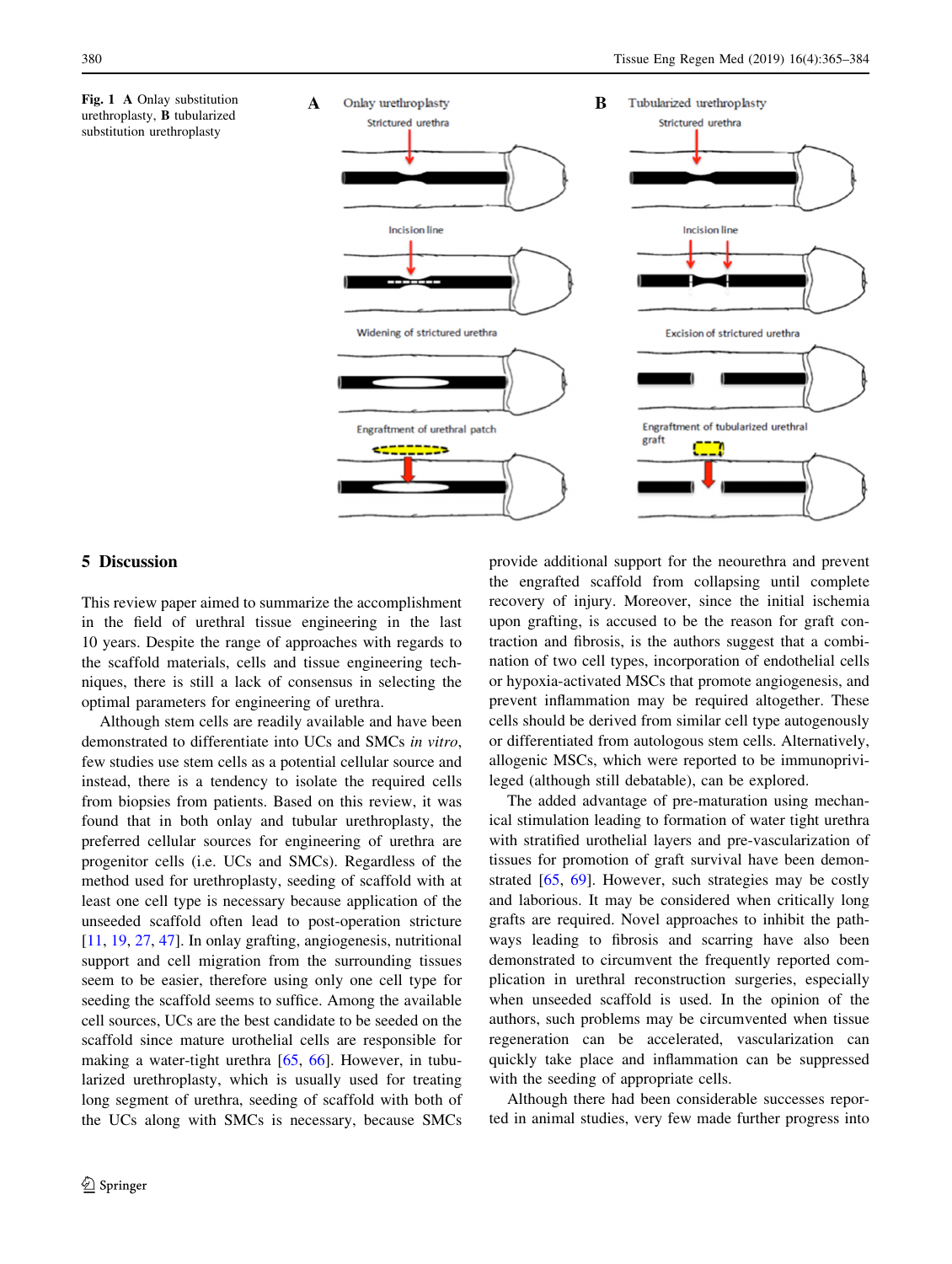

Fig. 2 A schematic view of proposed combinatory strategy for engineering human urethra in future

the clinical phase [[14,](#page-17-0) [75](#page-19-0)]. In tissue engineering practices, mimicking the native environment of targeted tissue is a crucial fundamental principle, since, the proper cell-ECM interaction is the key element in urethral well-performance [\[36](#page-17-0)] and by knowing this fact that the exact components of the extracellular matrix of human urethra varies significantly between the distal, middle and proximal segments of the spongy urethra [\[77](#page-19-0)], lack of a detailed study in identification and detection of urethral endothelial matrix and the components which play role in directing natural urethral regeneration can be seen as a gap in this field which needs to be fulfilled.

# 6 Conclusion

Even though, the possibility of differentiating MSCs into UCs or SMCs have been demonstration, in vitro differentiation of MSCs besides being complicated and tricky, does not offer any advantage over autologous UCs and SMCs. However, using hypoxia-preconditioned MSCs in their undifferentiated state in combination with autologous cells seeded on a synthetic and biodegradable scaffold with proper porosity and mechanical strength, and in vitro mimicking of the urethral environment by providing mechanical stimulation and pre-vascularization of prepared graft or incorporation of endothelial cells into the engineered construct, can be said to be the best combinatory strategy in engineering of human urethra. Figure 2 shows a schematic view of the proposed strategy for engineering urethral tissue in future.

Acknowledgement This review paper was supported by grants from Universiti Kebangsaan Malaysia (GUP-2017-092 and FF-2017-227).

#### Compliance with ethical standards

Conflict of interest The authors declare that there are no financial conflicts of interest regarding the publication of this paper.

Ethical statement There are no animal and human experiments carried out for this article.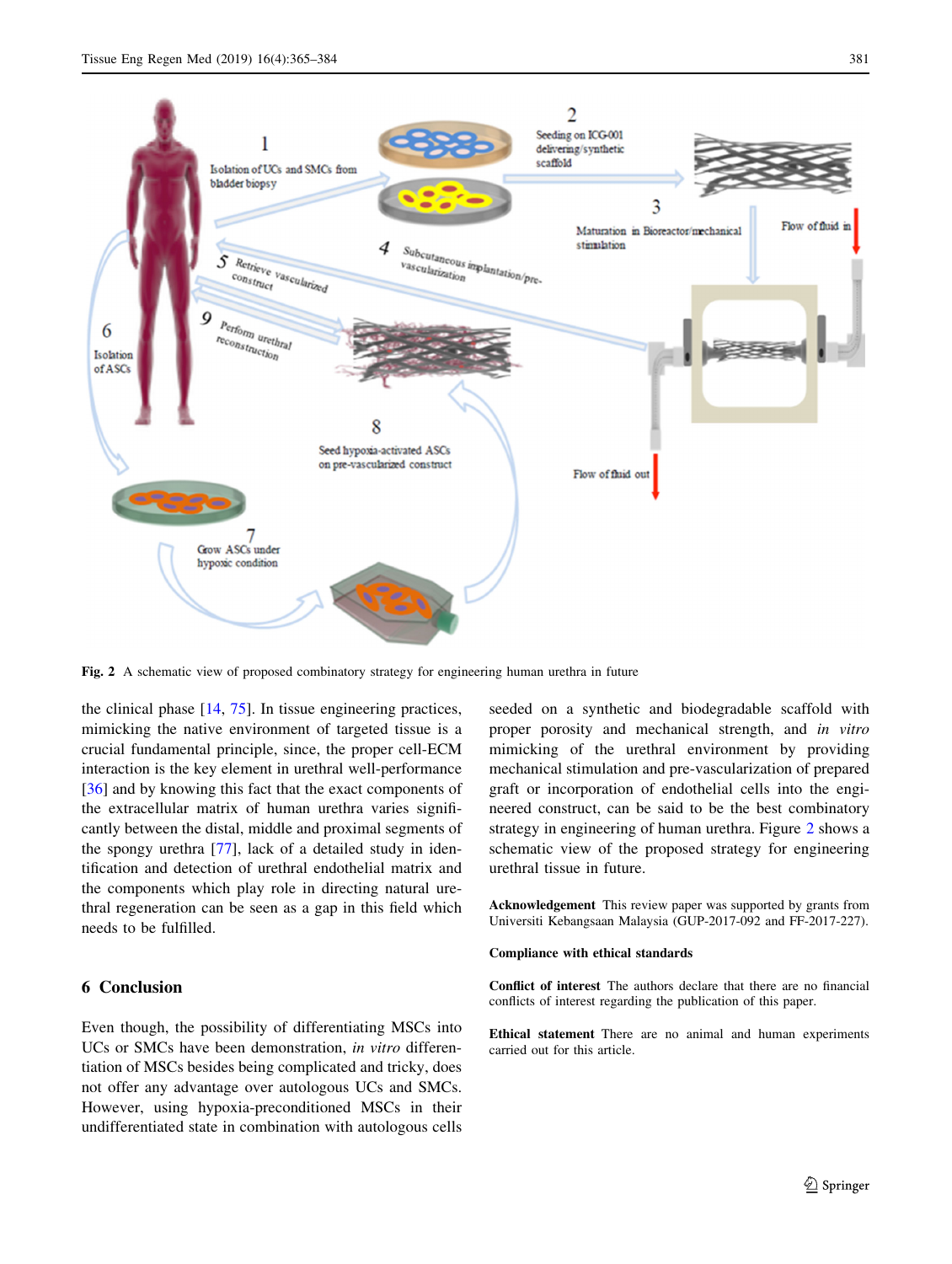#### <span id="page-17-0"></span>References

- 1. Orabi H, Bouhout S, Morissette A, Rousseau A, Chabaud S, Bolduc S. Tissue engineering of urinary bladder and urethra: advances from bench to patients. ScientificWorldJournal. 2013;2013:154564.
- 2. Orabi H, Goulet CR, Fradette J, Bolduc S. Adipose-derived stem cells—are they the optimal cell source for urinary tract regeneration? In: Eberli D, editor. Cells and biomaterials in regenerative medicine. London: IntechOpen; 2014. [https://doi.org/10.5772/](https://doi.org/10.5772/59223) [59223.](https://doi.org/10.5772/59223)
- 3. Chung YG, Tu D, Franck D, Gil ES, Algarrahi K, Adam RM, et al. Acellular bi-layer silk fibroin scaffolds support tissue regeneration in a rabbit model of onlay urethroplasty. PLoS One. 2014;9:e91592.
- 4. de Kemp V, de Graaf P, Fledderus JO, Ruud Bosch JL, de Kort LM. Tissue engineering for human urethral reconstruction: systematic review of recent literature. PLoS One. 2015;10:e0118653.
- 5. Raya-Rivera A, Esquiliano DR, Yoo JJ, Lopez-Bayghen E, Soker S, Atala A. Tissue-engineered autologous urethras for patients who need reconstruction: an observational study. Lancet. 2011;377:1175–82.
- 6. Mangera A, Chapple CR. Tissue engineering in urethral reconstruction—an update. Asian J Androl. 2013;15:89–92.
- 7. Rogovaya OS, Fayzulin AK, Vasiliev AV, Kononov AV, Terskikh VV. Reconstruction of rabbit urethral epithelium with skin keratinocytes. Acta Naturae. 2015;7:70–7.
- 8. Oikarinen A, Sandberg M, Hurskainen T, Kinnunen T, Kallioinen M. Collagen biosynthesis in lichen sclerosus et atrophicus studied by biochemical and in situ hybridization techniques. Acta Derm Venereol Suppl (Stockh). 1991;162:3–12.
- 9. Xue JD, Gao J, Fu Q, Feng C, Xie H. Seeding cell approach for tissue-engineered urethral reconstruction in animal study: a systematic review and meta-analysis. Exp Biol Med (Maywood). 2016;241:1416–28.
- 10. Mahfouz W, Elsalmy S, Corcos J, Fayed AS. Fundamentals of bladder tissue engineering. Afr J Urol. 2013;19:51–7.
- 11. Fu Q, Deng CL, Liu W, Cao YL. Urethral replacement using epidermal cell-seeded tubular acellular bladder collagen matrix. BJU Int. 2007;99:1162–5.
- 12. Jiang S, Xu Z, Zhao Y, Yan L, Zhou Z, Gu G. Urethral reconstruction using mesothelial cell-seeded autogenous granulation tissue tube: an experimental study in male rabbits. Biomed Res Int. 2017;2017:1850256.
- 13. Bhargava S, Patterson JM, Inman RD, MacNeil S, Chapple CR. Tissue-engineered buccal mucosa urethroplasty-clinical outcomes. Eur Urol. 2008;53:1263–71.
- 14. Orabi H, Aboushwareb T, Zhang Y, Yoo JJ, Atala A. Cell-seeded tubularized scaffolds for reconstruction of long urethral defects: a preclinical study. Eur Urol. 2013;63:531–8.
- 15. Mousa NA, Abou-Taleb HA, Orabi H. Stem cell applications for pathologies of the urinary bladder. World J Stem Cells. 2015;7:815–22.
- 16. Subramaniam R, Hinley J, Stahlschmidt J, Southgate J. Tissue engineering potential of urothelial cells from diseased bladders. J Urol. 2011;186:2014–20.
- 17. Takahashi K, Yamanaka S. Induction of pluripotent stem cells from mouse embryonic and adult fibroblast cultures by defined factors. Cell. 2006;126:663–76.
- 18. Osborn SL, Thangappan R, Luria A, Lee JH, Nolta J, Kurzrock EA. Induction of human embryonic and induced pluripotent stem cells into urothelium. Stem Cells Transl Med. 2014;3:610–9.
- 19. Lv X, Guo Q, Han F, Chen C, Ling C, Chen W, et al. Electrospun poly(l-lactide)/poly(ethylene glycol) scaffolds seeded with

human amniotic mesenchymal stem cells for urethral epithelium repair. Int J Mol Sci. 2016;17:E1262.

- 20. Tian H, Bharadwaj S, Liu Y, Ma PX, Atala A, Zhang Y. Differentiation of human bone marrow mesenchymal stem cells into bladder cells: potential for urological tissue engineering. Tissue Eng Part A. 2010;16:1769–79.
- 21. Liu J, Huang J, Lin T, Zhang C, Yin X. Cell-to-cell contact induces human adipose tissue-derived stromal cells to differentiate into urothelium-like cells in vitro. Biochem Biophys Res Commun. 2009;390:931–6.
- 22. Qin D, Long T, Deng J, Zhang Y. Urine-derived stem cells for potential use in bladder repair. Stem Cell Res Ther. 2014;5:69.
- 23. Liu JS, Bury MI, Fuller NJ, Sturm RM, Ahmad N, Sharma AK. Bone marrow stem/progenitor cells attenuate the inflammatory milieu following substitution urethroplasty. Sci Rep. 2016;6:35638.
- 24. Blasi A, Martino C, Balducci L, Saldarelli M, Soleti A, Navone SE, et al. Dermal fibroblasts display similar phenotypic and differentiation capacity to fat-derived mesenchymal stem cells, but differ in anti-inflammatory and angiogenic potential. Vasc Cell.  $2011:3:5$
- 25. Leto Barone AA, Khalifian S, Lee WP, Brandacher G. Immunomodulatory effects of adipose-derived stem cells: fact or fiction? Biomed Res Int. 2013;2013:383685.
- 26. McIntosh K, Zvonic S, Garrett S, Mitchell JB, Floyd ZE, Hammill L, et al. The immunogenicity of human adipose-derived cells: temporal changes in vitro. Stem Cells. 2006;24:1246–53.
- 27. Li H, Xu Y, Xie H, Li C, Song L, Feng C, et al. Epithelialdifferentiated adipose-derived stem cells seeded bladder acellular matrix grafts for urethral reconstruction: an animal model. Tissue Eng Part A. 2014;20:774–84.
- 28. Wen F, Chang S, Toh YC, Teoh SH, Yu H. Development of poly (lactic-co-glycolic acid)-collagen scaffolds for tissue engineering. Mater Sci Eng C Mater Biol Appl. 2007;27:285–92.
- 29. Margolis G, Polyak B, Cohen S. Magnetic induction of multiscale anisotropy in macroporous alginate scaffolds. Nano Lett. 2018;18:7314–22.
- 30. Fu WJ, Wang ZX, Li G, Zhang BH, Zhang L, Hu K, et al. A surface-modified biodegradable urethral scaffold seeded with urethral epithelial cells. Chin Med J (Engl). 2011;124:3087–92.
- 31. Stachewicz U, Szewczyk PK, Kruk A, Barber AH, Czyrska-Filemonowicz A. Pore shape dependence on cells growth into electrospun fiber scaffolds for tissue engineering: 2D and 3D analyses using SEM and FIB-SEM tomography. Mater Sci Eng C Mater Biol Appl. 2017;95:397–408.
- 32. Figallo E, Flaibani M, Zavan B, Abatangelo G, Elvassore N. Micropatterned biopolymer 3D scaffold for static and dynamic culture of human fibroblasts. Biotechnol Prog. 2007;23:210–6.
- 33. Selim M, Bullock AJ, Blackwood KA, Chapple CR, MacNeil S. Developing biodegradable scaffolds for tissue engineering of the urethra. BJU Int. 2011;107:296–302.
- 34. Lv XG, Feng C, Fu Q, Xie H, Wang Y, Huang JW, et al. Comparative study of different seeding methods based on a multilayer SIS scaffold: which is the optimal procedure for urethral tissue engineering? J Biomed Mater Res Part B Appl Biomater. 2016;104:1098–108.
- 35. Wang F, Liu T, Yang L, Zhang G, Liu H, Yi X, et al. Urethral reconstruction with tissue-engineered human amniotic scaffold in rabbit urethral injury models. Med Sci Monit. 2014;20:2430–8.
- 36. Simões IN, Vale P, Soker S, Atala A, Keller D, Noiva R, et al. Acellular urethra bioscaffold: decellularization of whole urethras for tissue engineering applications. Sci Rep. 2017;7:41934.
- 37. Feng C, Xu YM, Fu Q, Zhu WD, Cui L. Reconstruction of three dimensional neourethra using lingual keratinocytes and corporal smooth muscle cells seeded acellular corporal spongiosum. Tissue Eng Part A. 2011;17:3011–9.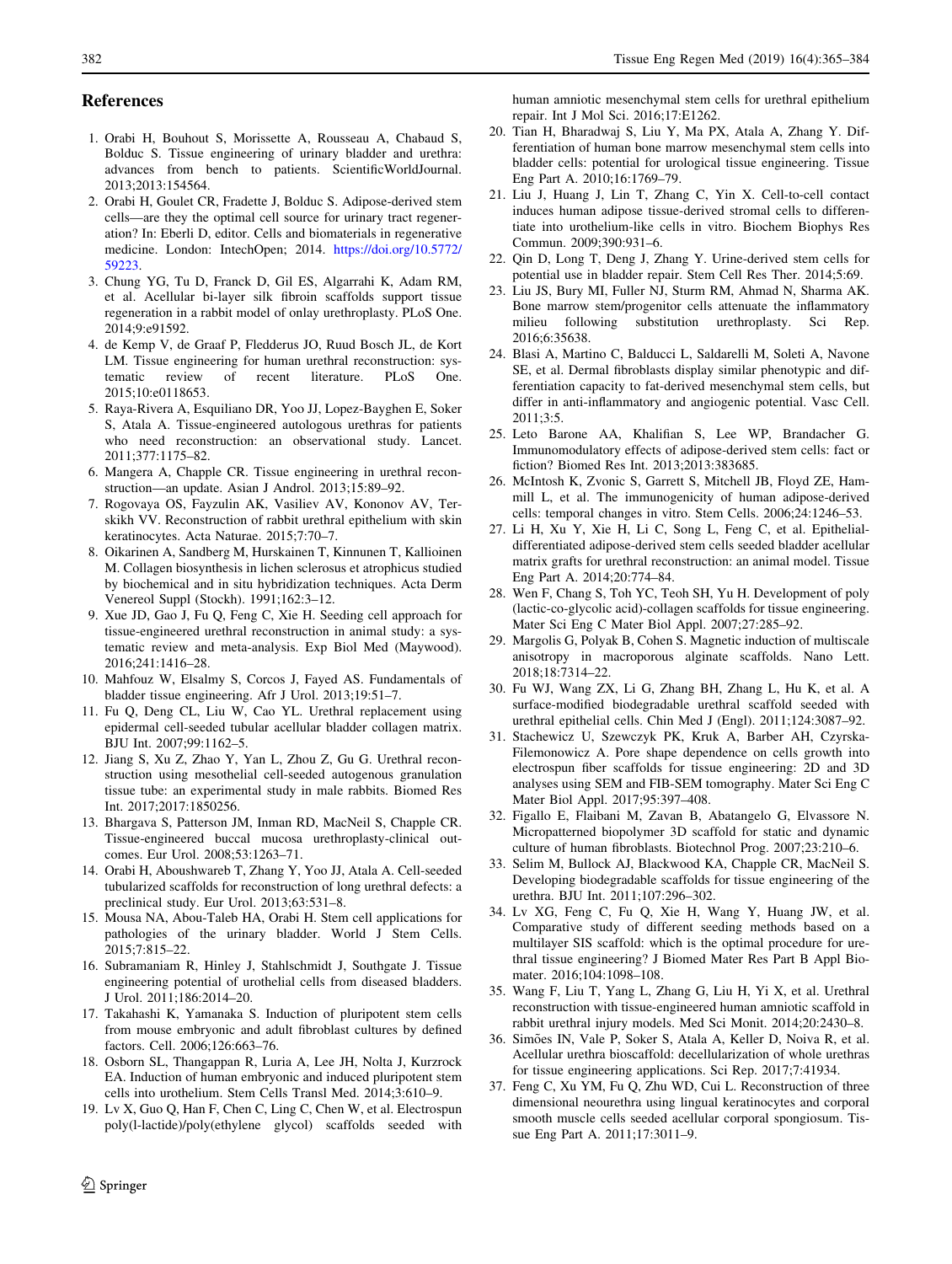- <span id="page-18-0"></span>38. Pinnagoda K, Larsson HM, Vythilingam G, Vardar E, Engelhardt EM, Thambidorai RC, et al. Acta Biomaterialia engineered acellular collagen scaffold for endogenous cell guidance, a novel approach in urethral regeneration. Acta Biomater. 2016;43:208–17.
- 39. Yan H, Zhong L, Jiang Y, Yang J, Deng J, Wei S, et al. Controlled release of insulin-like growth factor 1 enhances urethral sphincter function and histological structure in the treatment of female stress urinary incontinence in a rat model. BJU Int. 2018;121:301–12.
- 40. Raddatz L, Lavrentieva A, Pepelanova I, Bahnemann J, Geier D, Becker T, et al. Development and application of an additively manufactured calcium chloride nebulizer for alginate 3D-bioprinting purposes. J Funct Biomater. 2018;9:E63.
- 41. Wang DJ, Li MY, Huang WT, Lu MH, Hu C, Li K, et al. Repair of urethral defects with polylactid acid fibrous membrane seeded with adipose-derived stem cells in a rabbit model. Connect Tissue Res. 2015;56:434–9.
- 42. Naji M, Rasouli J, Shakhssalim N, Dehghan MM, Soleimani M. Supportive features of a new hybrid scaffold for urothelium engineering. Arch Med Sci. 2015;11:438–45.
- 43. Zhang K, Guo X, Zhao W, Niu G, Mo X, Fu Q. Application of Wnt pathway inhibitor delivering scaffold for inhibiting fibrosis in urethra strictures: in vitro and in vivo study. Int J Mol Sci. 2015;16:27659–76.
- 44. Chun SY, Kim BS, Kwon SY, Park SI, Song PH, Yoo ES, et al. Urethroplasty using autologous urethral tissue-embedded acellular porcine bladder submucosa matrix grafts for the management of long-segment urethral stricture in a rabbit model. J Korean Med Sci. 2015;30:301–7.
- 45. Sayeg K, Freitas-Filho LG, Waitzberg ÂF, Arias VE, Laks M, Egydio FM, et al. Integration of collagen matrices into the urethra when implanted as onlay graft. Int Braz J Urol. 2013;39:414–23.
- 46. Davis NF, Callanan A, McGuire BB, Flood HD, McGloughlin TM. Evaluation of viability and proliferative activity of human urothelial cells cultured onto xenogenic tissue-engineered extracellular matrices. Urology. 2011;77:1007.e1–7.
- 47. Liu Y, Ma W, Liu B, Wang Y, Chu J, Xiong G, et al. Urethral reconstruction with autologous urine-derived stem cells seeded in three-dimensional porous small intestinal submucosa in a rabbit model. Stem Cell Res Ther. 2017;8:63.
- 48. Xie M, Song L, Wang J, Fan S, Zhang Y, Xu Y. Evaluation of stretched electrospun silk fibroin matrices seeded with urothelial cells for urethra reconstruction. J Surg Res. 2013;184:774–81.
- 49. Algarrahi K, Affas S, Sack BS, Yang X, Costa K, Seager C, et al. Repair of injured urethras with silk fibroin scaffolds in a rabbit model of onlay urethroplasty. J Surg Res. 2018;229:192–9.
- 50. Tian B, Song L, Liang T, Li Z, Ye X, Fu Q, et al. Repair of urethral defects by an adipose mesenchymal stem cell—porous silk fibroin material. Mol Med Rep. 2018;18:209–15.
- 51. Sartoneva R, Haimi S, Miettinen S, Mannerström B, Haaparanta AM, Sándor GK, et al. Comparison of a poly-L-lactide-co-εcaprolactone and human amniotic membrane for urothelium tissue engineering applications. J R Soc Interface. 2011;8:671–7.
- 52. Kaye R, Goldstein T, Grande DA, Zeltsman D, Smith LP. A 3-dimensional bioprinted tracheal segment implant pilot study: rabbit tracheal restriction with graft implantation. Int J Pediatr Otorhinolaryngol. 2019;117:175–8.
- 53. Lal H, Patralekh MK. 3D printing and its applications in orthopaedic trauma: a technological marvel. J Clin Orthop Trauma. 2018;9:260–8.
- 54. Xu T, Zhao W, Zhu JM, Albanna MZ, Yoo JJ, Atala A. Biomaterials Complex heterogeneous tissue constructs containing multiple cell types prepared by inkjet printing technology. Biomaterials. 2013;34:130–9.
- 55. Drzewiecki KE, Malavade JN, Ahmed I, Lowe CJ, Shreiber DI. A thermoreversible, photocrosslinkable collagen bio-ink for freeform fabrication of scaffolds for regenerative medicine. Technology (Singap World Sci). 2017;5:185–95.
- 56. Axpe E, Oyen ML. Applications of alginate-based bioinks in 3D bioprinting. Int J Mol Sci. 2016;17:E1976.
- 57. Bell A, Kofron M, Nistor V. Multiphoton crosslinking for biocompatible 3D printing of type I collagen. Biofabrication. 2015;7:035007.
- 58. Pati F, Jang J, Lee JW, Cho DW. Extrusion bioprinting. In: Atala A, Yoo J, editors. Essential of 3D biofabrication and translation. San Diego: Academic press Elisevier; 2015. p. 123–52.
- 59. Zhang K, Fu Q, Yoo J, Chen X, Chandra P, Mo X, et al. 3D bioprinting of urethra with PCL/PLCL blend and dual autologous cells in fibrin hydrogel: an in vitro evaluation of biomimetic mechanical property and cell growth environment. Acta Biomater. 2017;50:154–64.
- 60. Morissette A, Imbeault A, Cattan V, Bernard G, Taillon G, Chabaud S, et al. Strategies to reconstruct a functional urethral substitute by self-assembly method. Procedia Eng. 2013;59:193–200.
- 61. Magnan M, Lévesque P, Gauvin R, Dubé J, Barrieras D, El-Hakim A, et al. Tissue engineering of a genitourinary tubular tissue graft resistant to suturing and high internal pressures. Tissue Eng Part A. 2009;15:197–202.
- 62. Vallières K, Laterreur V, Tondreau MY, Ruel J, Germain L, Fradette J, et al. Human adipose-derived stromal cells for the production of completely autologous self-assembled tissue-engineered vascular substitutes. Acta Biomater. 2015;24:209–19.
- 63. Bouhout S, Gauvin R, Gibot L, Aube´ D, Bolduc S. Bladder substitute reconstructed in a physiological pressure environment. J Pediatr Urol. 2011;7:276–82.
- 64. Rousseau A, Fradette J, Bernard G, Gauvin R, Laterreur V, Bolduc S. Adipose-derived stromal cells for the reconstruction of a human vesical equivalent. J Tissue Eng Regen Med. 2013;9:E135–43.
- 65. Seifarth V, Grosse JO, Gossmann M, Janke HP, Arndt P, Koch S, et al. Mechanical induction of bi-directional orientation of primary porcine bladder smooth muscle cells in tubular fibrinpoly(vinylidene fluoride) scaffolds for ureteral and urethral repair using cyclic and focal balloon catheter stimulation. J Biomater Appl. 2017;32:321–30.
- 66. Cattan V, Bernard G, Rousseau A, Bouhout S, Chabaud S, Auger FA, et al. Mechanical stimuli-induced urothelial differentiation in a human tissue-engineered tubular genitourinary graft. Eur Urol. 2011;60:1291–8.
- 67. Vardar E, Engelhardt EM, Larsson HM, Mouloungui E, Pinnagoda K, Hubbell JA, et al. Tubular compressed collagen scaffolds for ureteral tissue engineering in a flow bioreactor system. Tissue Eng Part A. 2015;21:2334–45.
- 68. Imbeault A, Bernard G, Rousseau A, Morissette A, Chabaud S, Bouhout S, et al. An endothelialized urothelial cell-seeded tubular graft for urethral replacement. Can Urol Assoc J. 2013;7:E4–9.
- 69. Zhou S, Yang R, Zou Q, Zhang K, Yin T, Zhao W, et al. Fabrication of tissue-engineered bionic urethra using cell sheet technology and labeling by ultrasmall superparamagnetic iron oxide for full-thickness urethral reconstruction. Theranostics. 2017;7:2509–23.
- 70. Sun D, Yang Y, Wei Z, Xu Y, Zhang X, Hong B. Engineering of pre-vascularized urethral patch with muscle flaps and hypoxiaactivated hUCMSCs improves its therapeutic outcome. J Cell Mol Med. 2014;18:434–43.
- 71. Liu J, Hao H, Huang H, Tong C, Ti D, Dong L, et al. Hypoxia regulates the therapeutic potential of mesenchymal stem cells